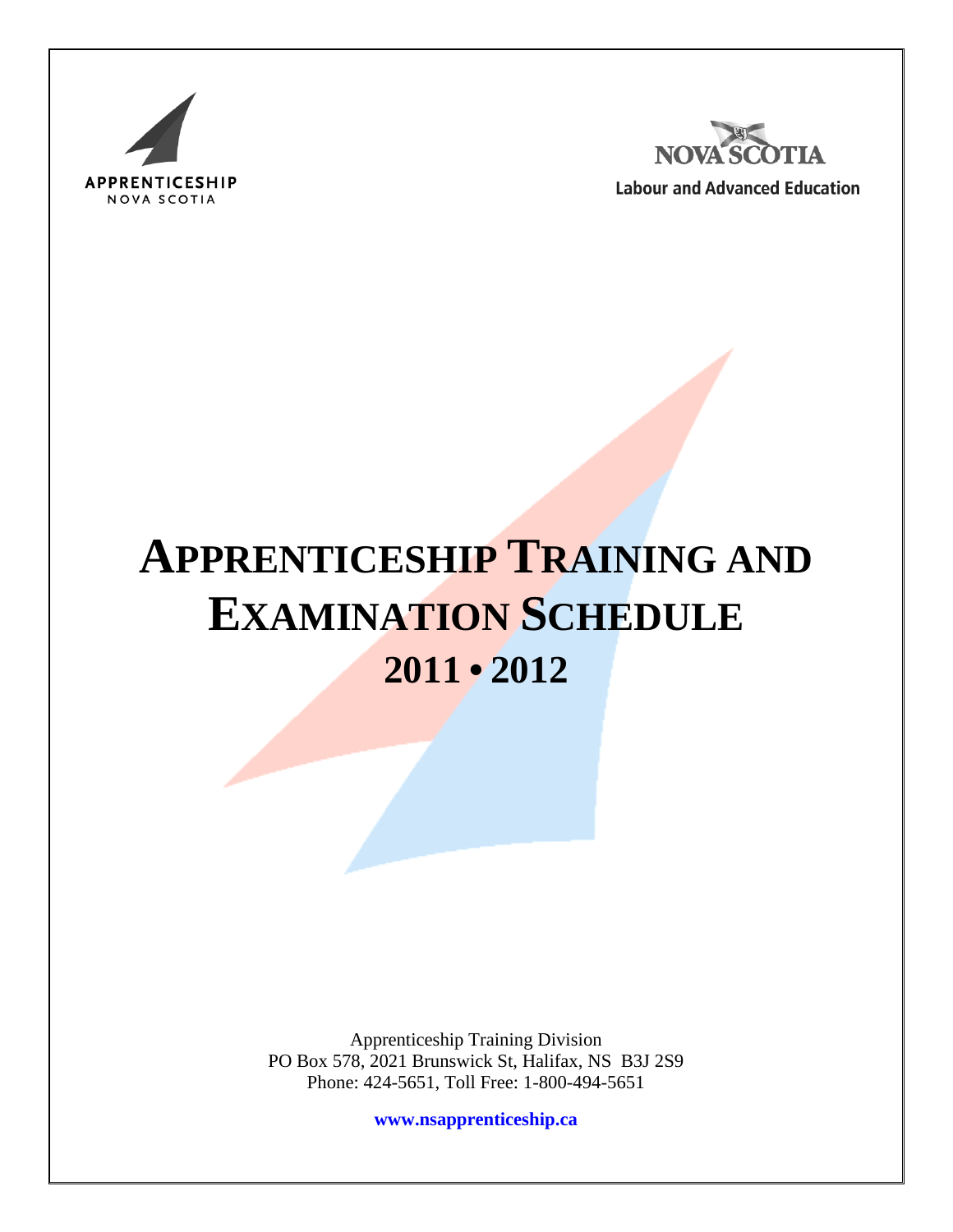## **DECLARATION OF WAIVER**

The information in this Training Schedule was valid at the time of posting. The Apprenticeship Training Division reserves the right to make changes without prior notice affecting, but not limited to, such areas as fees, course scheduling, instructor availability, programs of study and general regulations.

If you have questions, please contact your Training Officer.

## **General Information**

| Scholarships for Apprentices Attending NSCC2   |
|------------------------------------------------|
|                                                |
| Awards and Grants – Eligibility at a Glance  3 |
|                                                |
|                                                |
|                                                |
|                                                |
|                                                |

### **Training**

| ASEP – GM Auto Service Education Program7       |
|-------------------------------------------------|
| Automotive Service Technician7                  |
|                                                 |
|                                                 |
|                                                 |
|                                                 |
|                                                 |
|                                                 |
| Electrical Certification Preparatory Course  12 |
| Electrician, Construction and Industrial 13     |
|                                                 |
| Heavy Duty Equipment Technician / Truck and     |
|                                                 |
| Industrial Mechanic (Millwright)  16            |
| Instrumentation and Control Technician 17       |
|                                                 |
|                                                 |

| Required Participation and Notification5 |  |
|------------------------------------------|--|
|                                          |  |
|                                          |  |
|                                          |  |
|                                          |  |
|                                          |  |
|                                          |  |

| Motor Vehicle Body Repairer (Metal & Paint)20 |  |
|-----------------------------------------------|--|
|                                               |  |
|                                               |  |
|                                               |  |
|                                               |  |
| Refrigeration and A/C Mechanic25              |  |
|                                               |  |
|                                               |  |
|                                               |  |
|                                               |  |
|                                               |  |
|                                               |  |
| Truck and Transport Mechanic30                |  |
|                                               |  |

## **Examination Information**

Examination Schedule [........................................33](#page-33-0)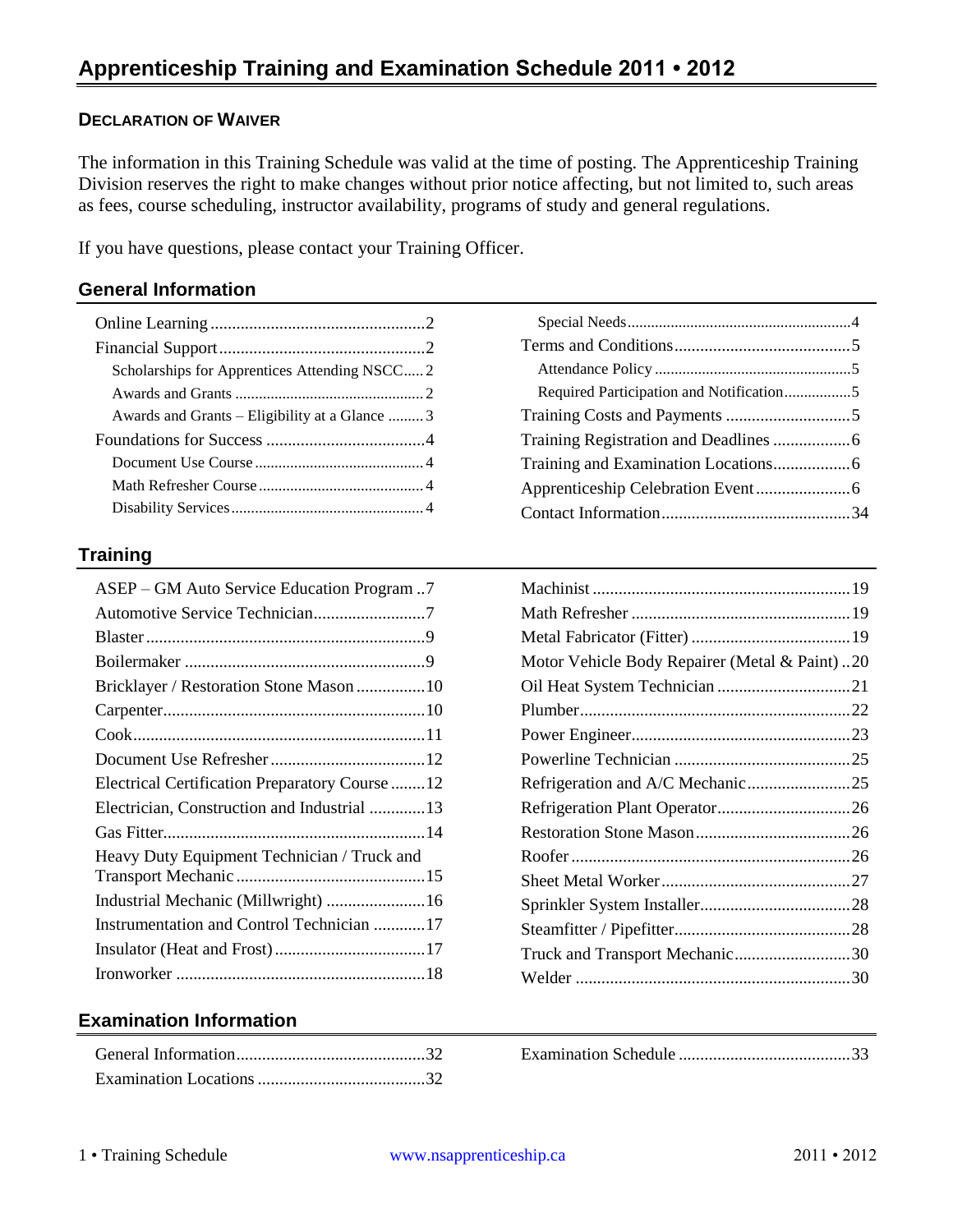## <span id="page-2-0"></span>**Online Learning**

The Virtual Campus of the Nova Scotia Community College, in partnership with the Apprenticeship Training division, provides apprentices the opportunity to access training through the internet. Apprentices can access training from home, work or wherever an internet connection is available. Training is offered in a course-based format (each course equals a 30-hour credit). **Apprentices who access online training are expected to complete one group/level of courses per year.**

Individuals are not required to purchase computer equipment to participate in online learning: Terminals are available in the libraries of Nova Scotia Community College campuses as well as in community CAP sites. Tuition for apprentices is \$82.80 per course and participants are also responsible for purchasing textbooks and other resource materials. Please visit our website for additional information: nsapprenticeship.ca/current\_apprentices/OnlineTechnicalTraining.shtml

The online courses offered at NSCC's Virtual Campus are noted in the version of the training schedule available on [www.nsapprenticeship.ca](http://www.nsapprenticeship.ca/) under Quick Links. They are also listed on NSCC's Virtual Campus site: [www.apprenticeship.nscc.ca](http://www.apprenticeship.nscc.ca/)

### <span id="page-2-1"></span>**Financial Support**

You may be entitled to Employment Insurance benefits through Service Canada while participating in apprenticeship technical training in Nova Scotia, or other financial assistance. Please visit our website for details: [nsapprenticeship.ca/financial\\_assistance/financial\\_assistance.shtml](http://nsapprenticeship.ca/financial_assistance/financial_assistance.shtml)

## <span id="page-2-2"></span>**Scholarships for Apprentices Attending NSCC**

The construction industry has created a number of scholarships in celebration of the 150th Anniversary of the Construction Association of Nova Scotia (CANS). Many of these are available to apprentices participating in construction and related occupations to offset their NSCC expenses.

Please visit CANS' site, [www.cans.ns.ca,](http://www.cans.ns.ca/) for information about "Building Futures" scholarships. Also see NSCC's site: [www.nscc.ca/Admissions/Cost\\_And\\_Financial\\_Aid/Scholarships\\_And\\_Bursaries](http://www.nscc.ca/Admissions/Cost_And_Financial_Aid/Scholarships_And_Bursaries)

#### <span id="page-2-3"></span>**Awards and Grants**

Taxable awards and grants are available to registered apprentices:

| Apprenticeship Incentive Grant (AIG): \$1,000  | for all Red Seal trades     |
|------------------------------------------------|-----------------------------|
| Apprentice Progression Award (APA): \$700      | for all designated trades   |
| Apprenticeship Completion Grant (ACG): \$2,000 | for all Red Seal trades     |
| Apprentice Completion Award (ACA): \$1,000     | for all non-Red Seal trades |

Details, eligibility requirements and application procedures for these awards and grants are available on our website: nsapprenticeship.ca/AdditionalFinancialIncentives.shtml#TaxableAwardsandGrants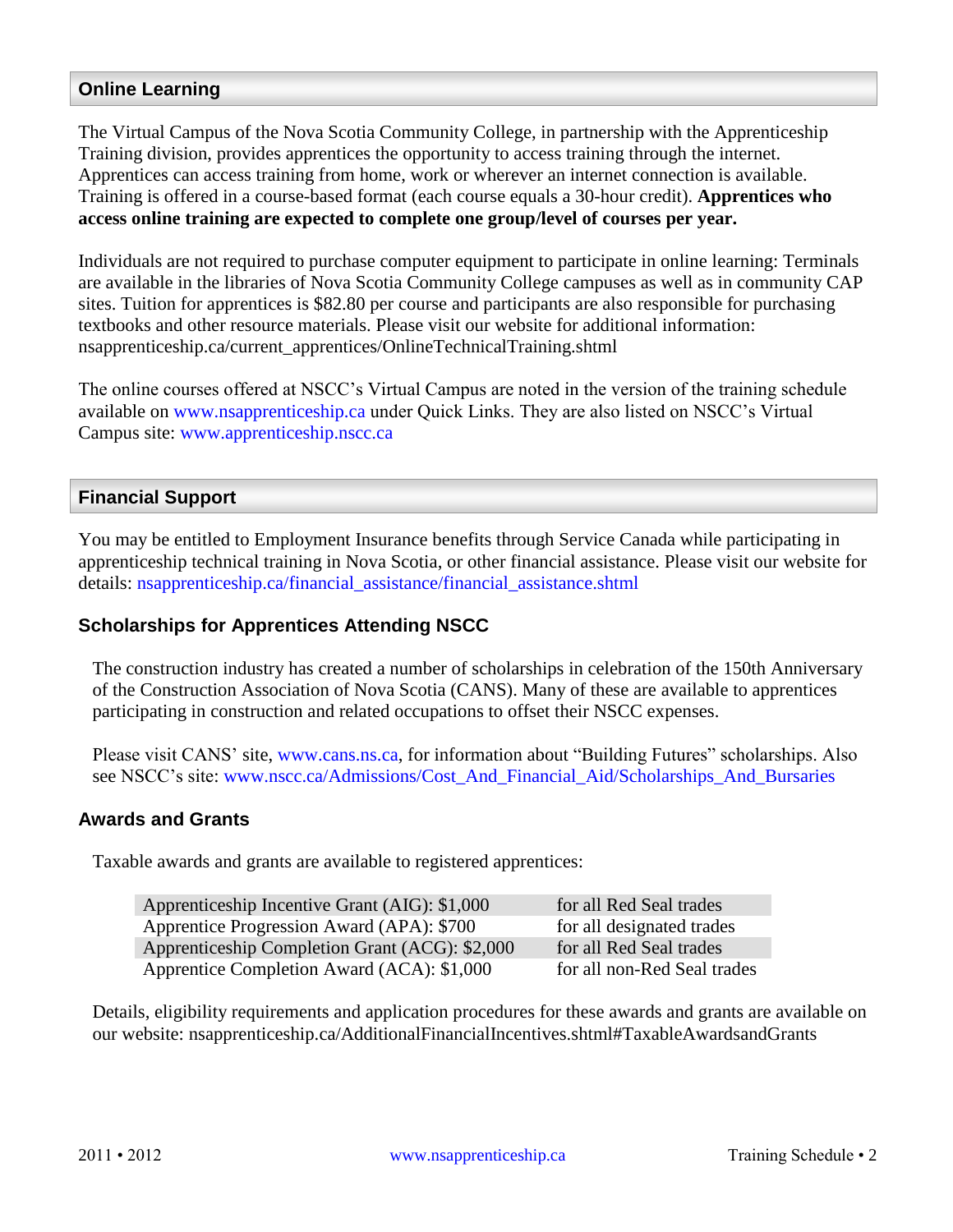## <span id="page-3-0"></span>**Awards and Grants – Eligibility at a Glance**

**Please note:** Applications for the Apprentice Progression Award (APA) and Apprentice Completion Award (ACA) must be received within **six months** of achieving eligibility.

|                                       | <b>AIG</b>        |                   | <b>APA</b>            |            | ACG   | <b>ACA</b>      |         |
|---------------------------------------|-------------------|-------------------|-----------------------|------------|-------|-----------------|---------|
| <b>RED SEAL TRADE</b>                 | \$1,000           | \$1,000           | \$700                 | \$700      | \$700 | \$2,000         | \$1,000 |
| Cook                                  | Successful        | Successful        |                       |            |       | Successful      |         |
| <b>Ironworker</b>                     | completion        | completion        |                       |            |       | completion      |         |
| Oil Heat System Technician            | of Level 1/       | of Level 2/       |                       |            |       | of all          |         |
| Sprinkler System Installer            | Group A           | Group B           | N/A                   | N/A        |       | requirements    |         |
| Welder                                | training $\&$     | training $\&$     |                       |            |       | of program      |         |
|                                       | 2,000 hrs         | 4,000 hrs         |                       |            |       | $&$ pass the IP |         |
|                                       |                   |                   |                       |            |       | Red Seal        |         |
|                                       |                   |                   |                       |            |       | examination     |         |
| Automotive Service Tech*              | $^{\prime\prime}$ | $\pmb{\prime}$    | Successful            | Successful |       | Successful      |         |
| <b>Industrial Electrician</b>         |                   |                   | completion completion |            |       | completion      |         |
|                                       |                   |                   | of Level 3/           | of Group D |       | of Level 4 or   |         |
|                                       |                   |                   | Group C               |            |       | Group E         |         |
| Boilermaker                           | $^{\prime\prime}$ | $^{\prime\prime}$ |                       |            |       | Successful      |         |
| Bricklayer                            |                   |                   |                       |            |       | completion      |         |
| Carpenter                             |                   |                   |                       |            |       | of all          |         |
| <b>Construction Electrician</b>       |                   |                   |                       |            |       | requirements    |         |
| Heavy Duty Equipment Tech             |                   |                   |                       |            |       | of program      |         |
| <b>Industrial Mechanic Millwright</b> |                   |                   |                       |            |       | & pass the IP   |         |
| Instrumentation & Control Tech        |                   |                   | Successful            |            |       | Red Seal        |         |
| Machinist                             |                   |                   | completion            |            |       | examination     |         |
| <b>Metal Fabricator</b>               |                   |                   | of Level 3/           | N/A        |       |                 |         |
| Motor Vehicle Body Repairer           |                   |                   | Group C               |            |       |                 |         |
| Painter and Decorator                 |                   |                   |                       |            |       |                 |         |
| Plumber                               |                   |                   |                       |            |       |                 |         |
| Powerline Technician                  |                   |                   |                       |            |       |                 |         |
| Refrigeration & A/C Mechanic          |                   |                   |                       |            |       |                 |         |
| <b>Sheet Metal Worker</b>             |                   |                   |                       |            |       |                 |         |
| Steamfitter-Pipefitter                |                   |                   |                       |            |       |                 |         |
| Truck & Transport Mechanic            |                   |                   |                       |            |       |                 |         |
| Mobile Crane Operator                 | Yes               |                   |                       |            |       | Yes             |         |

|                                    | AIG     |         | <b>APA</b> |       | ACG   | <b>ACA</b> |         |
|------------------------------------|---------|---------|------------|-------|-------|------------|---------|
| <b>NON-RED SEAL TRADE</b>          | \$1,000 | \$1,000 | \$700      | \$700 | \$700 | \$2,000    | \$1,000 |
| <b>Boat Builder</b>                |         |         |            |       |       |            | Yes     |
| Gas Fitter Level 3                 |         |         | Yes        |       |       |            |         |
| Gas Fitter Level 2                 |         |         |            | Yes   |       |            |         |
| Gas Fitter Level 1                 |         |         |            |       |       |            | Yes     |
| Power Engineer 4 <sup>th</sup>     |         |         | Yes        |       |       |            |         |
| Power Engineer $3^{rd}$            |         |         |            | Yes   |       |            |         |
| Power Engineer $2nd$               |         |         |            |       |       |            | Yes     |
| Refrigeration Plant Operator $2nd$ |         |         |            |       |       |            | Yes     |
| <b>Restoration Stone Mason</b>     |         |         | Yes        | Yes   | Yes   |            | Yes     |

**\***Apprentices who receive Service Station Mechanic certification are **not** eligible for the Apprentice Completion Award (ACA). The final award they receive is the Apprentice Progression Award (APA) upon successful completion of Level 3/Group C. If they continue for the complete AST certification, they will be eligible for the Apprenticeship Completion Grant (ACG).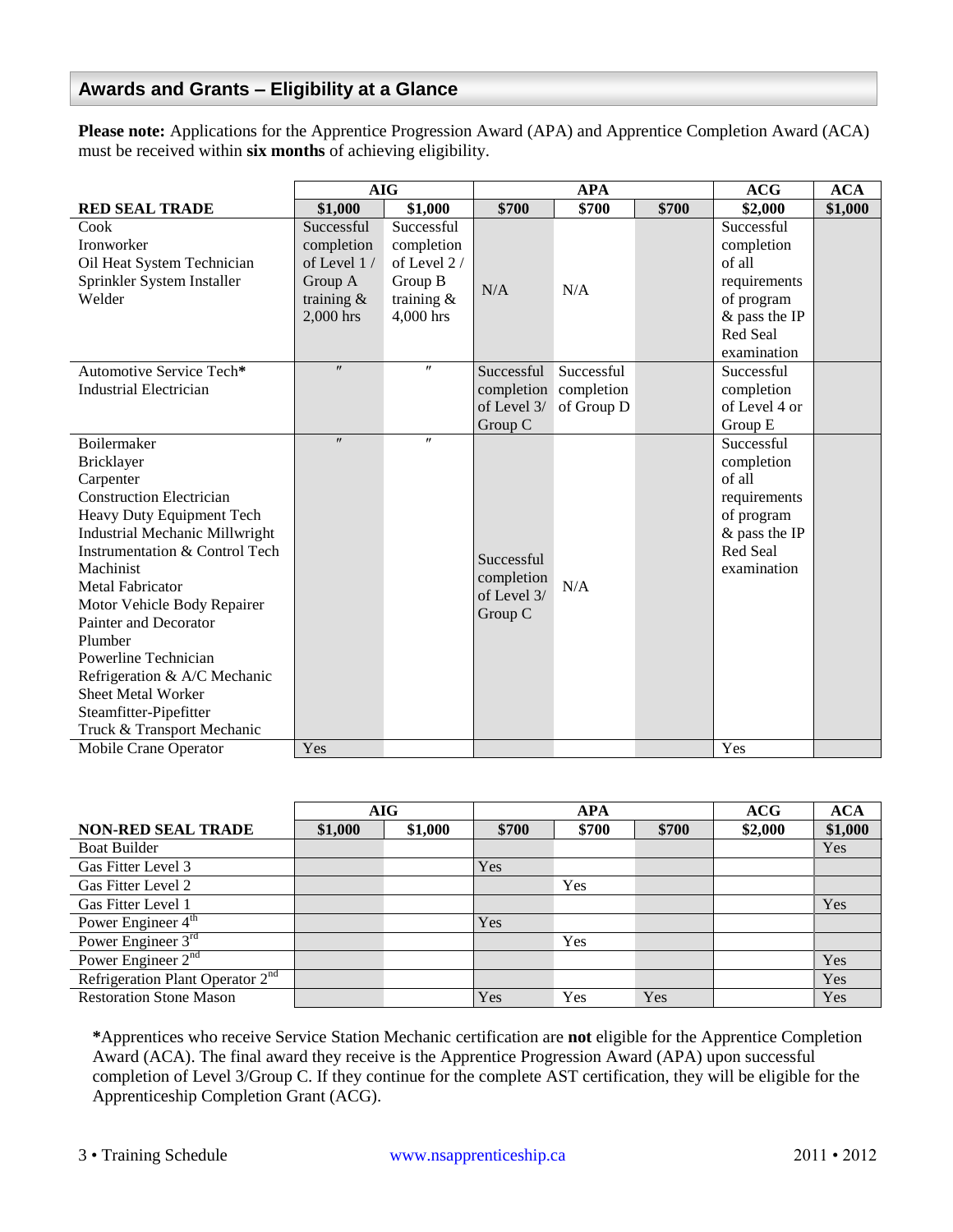#### <span id="page-4-0"></span>**Foundations for Success**

To apply for the Document Use or Math Refresher courses listed below, complete a Technical Training Enrolment Form (available on our website: [nsapprenticeship.ca/forms\\_and\\_publications/TTEForm.pdf\)](http://www.nsapprenticeship.ca/forms_and_publications/TTEForm.pdf) and submit it with a non-refundable \$82.80 tuition deposit. If you attend all classes and successfully complete the course, your deposit will be credited toward your future apprenticeship training. If you do **not** attend all classes and complete the course, your deposit will be forfeited. You must also purchase textbooks and/or course materials.

#### <span id="page-4-1"></span>**Document Use Course**

The Document Use Course assists individuals to develop the skills necessary to locate and use information contained in a variety of document formats such as: lists, drawings, maps, forms, service manuals and troubleshooting charts. It is scheduled as required and delivered one to two evenings a week over a six week period.

#### <span id="page-4-2"></span>**Math Refresher Course**

The Apprenticeship Training division offers a Math Refresher course to interested apprentices. This course strengthens trade math skills, as topics are covered with trades math in mind. It is scheduled as required and delivered one to two evenings a week over a six week period.

#### <span id="page-4-3"></span>**Disability Services**

The division is committed to providing apprentices who have documented disabilities with reasonable, equitable and safe accessibility to programs and services offered in the apprenticeship training program. The division can arrange to have reasonable and appropriate accommodation provided for apprentices if there is sufficient time for planning and implementation. Therefore, early identification is encouraged.

It is your responsibility to self-identify a disability and to supply all current supporting documentation such as that from prior educational institutions and agencies, doctor's certificates, psycho-educational assessments and Individual Program Plans (IPPs).

#### <span id="page-4-4"></span>**Special Needs**

If you have any concerns about your potential for success in the apprenticeship program, we encourage you to contact your Training Officer to arrange a confidential meeting. Together, you and the Training Officer will identify support services which may be available to help you succeed in apprenticeship. These supports may include refresher courses, tutoring, reader-assisted examinations, prior learning assessments and learning plan development.

For more information on these services, please contact your [Training Officer.](http://nsapprenticeship.ca/contact_information/training_officers.shtml)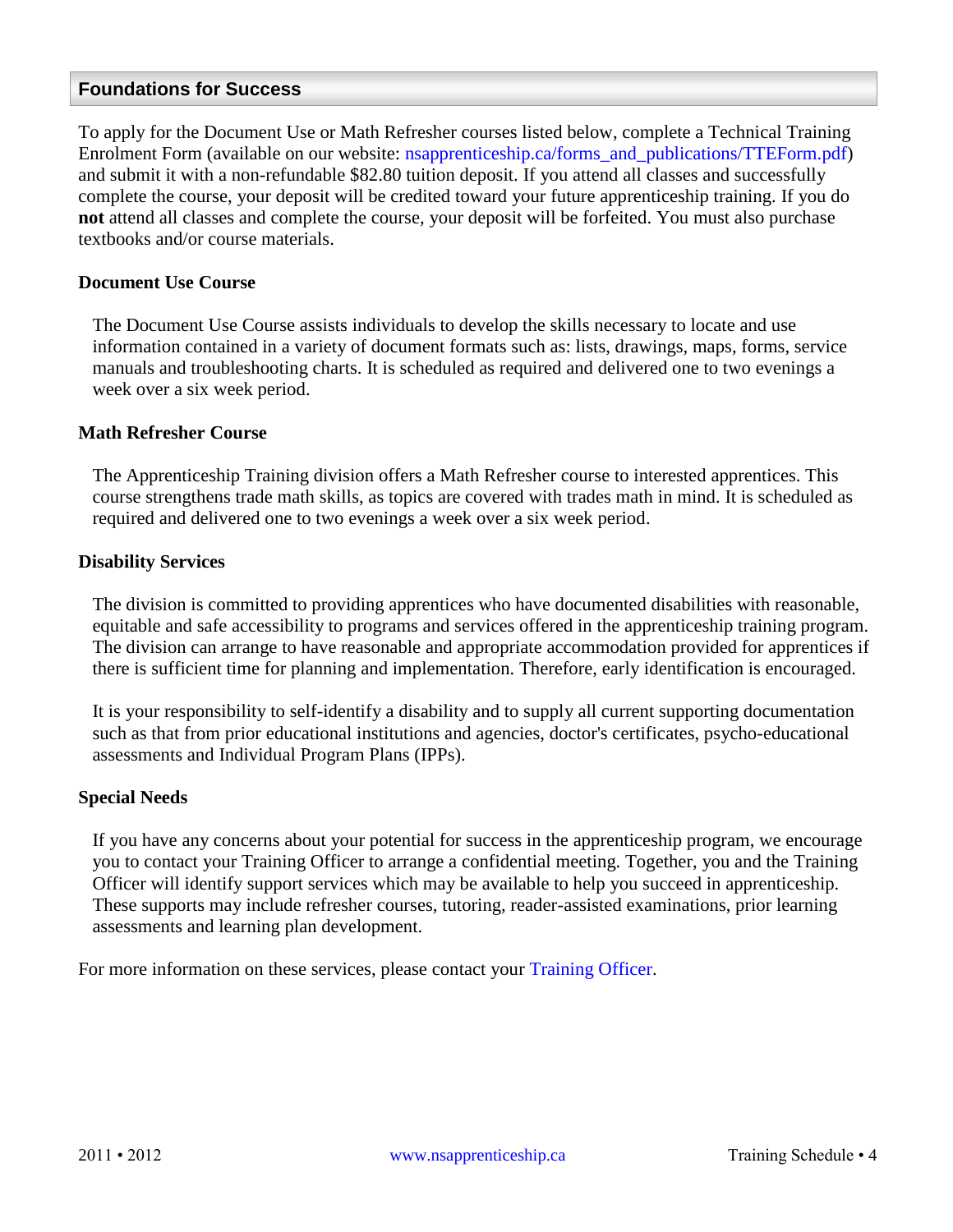#### <span id="page-5-0"></span>**Terms and Conditions**

Apprenticeship Training reserves the right to remove individuals from technical training at its sole discretion and without notice. Individuals will be removed for reasons such as, but not limited to: not meeting the requirements of the attendance policy; displaying unruly or disruptive behavior; etc.

#### <span id="page-5-1"></span>**Attendance Policy**

A mandatory attendance policy applies to all training to ensure compliance with the Apprenticeship and Trades Qualifications Act and General Regulations, Service Canada funding requirements and employer expectations, and to recognize the intensive nature of the training courses.

For apprenticeship technical training, prompt and regular attendance is required of all clients. If a client is unable to attend training, they must inform the school prior to commencement of class. Upon return to class, it is the responsibility of the client to meet with the instructor to make arrangements to complete the course work. If a client is unable to complete the required course work due to absenteeism, they will be required to retake the training.

Apprenticeship Training reserves the right to inform employers and Service Canada of absences from training.

#### <span id="page-5-2"></span>**Required Participation and Notification**

Apprentices must participate in the required technical training. Refusal to do so for two successive sections of training may result in cancellation from the program. Apprentices must notify their Training Officer if their mailing address or employer's information has changed.

## <span id="page-5-3"></span>**Training Costs and Payments**

The cost for technical training is \$82.80 per course. To register for in-class technical training (ie, a *group* of courses), complete a Technical Training Enrolment Form (available on our website: [www.nsapprenticeship.ca/forms\\_and\\_publications/TTEForm.pdf\)](http://www.nsapprenticeship.ca/forms_and_publications/TTEForm.pdf) and submit it with a non-refundable tuition *deposit* of \$82.80 for the first course to the Apprenticeship Training division. The tuition *balance* (\$82.80 x number of remaining courses) must be paid to the Training Provider on the first day of classes. Failure to remit the full tuition balance on the first day of classes will result in an individual's removal from technical training and forfeiture of their tuition deposit.

Accepted forms of payment for the non-refundable \$82.80 tuition *deposit* are:

| <b>Halifax Office</b>                       | Certified cheque, company cheque or money order (payable to Minister of Finance),<br>debit card, VISA or Mastercard, cash (exact amount only)                      |
|---------------------------------------------|--------------------------------------------------------------------------------------------------------------------------------------------------------------------|
| <b>Sydney &amp; Truro</b><br><b>Offices</b> | Certified cheque, company cheque or money order (payable to Minister of Finance),<br>debit card, VISA or Mastercard                                                |
| <b>All Other Offices</b>                    | Certified cheque, company cheque or money order (payable to Minister of Finance),<br>Visa or Mastercard (credit card information noted on Training Enrolment Form) |
| <b>Mailed Payments</b>                      | Certified cheque, company cheque or money order (payable to Minister of Finance),<br>VISA or Mastercard (credit card information noted on Training Enrolment Form) |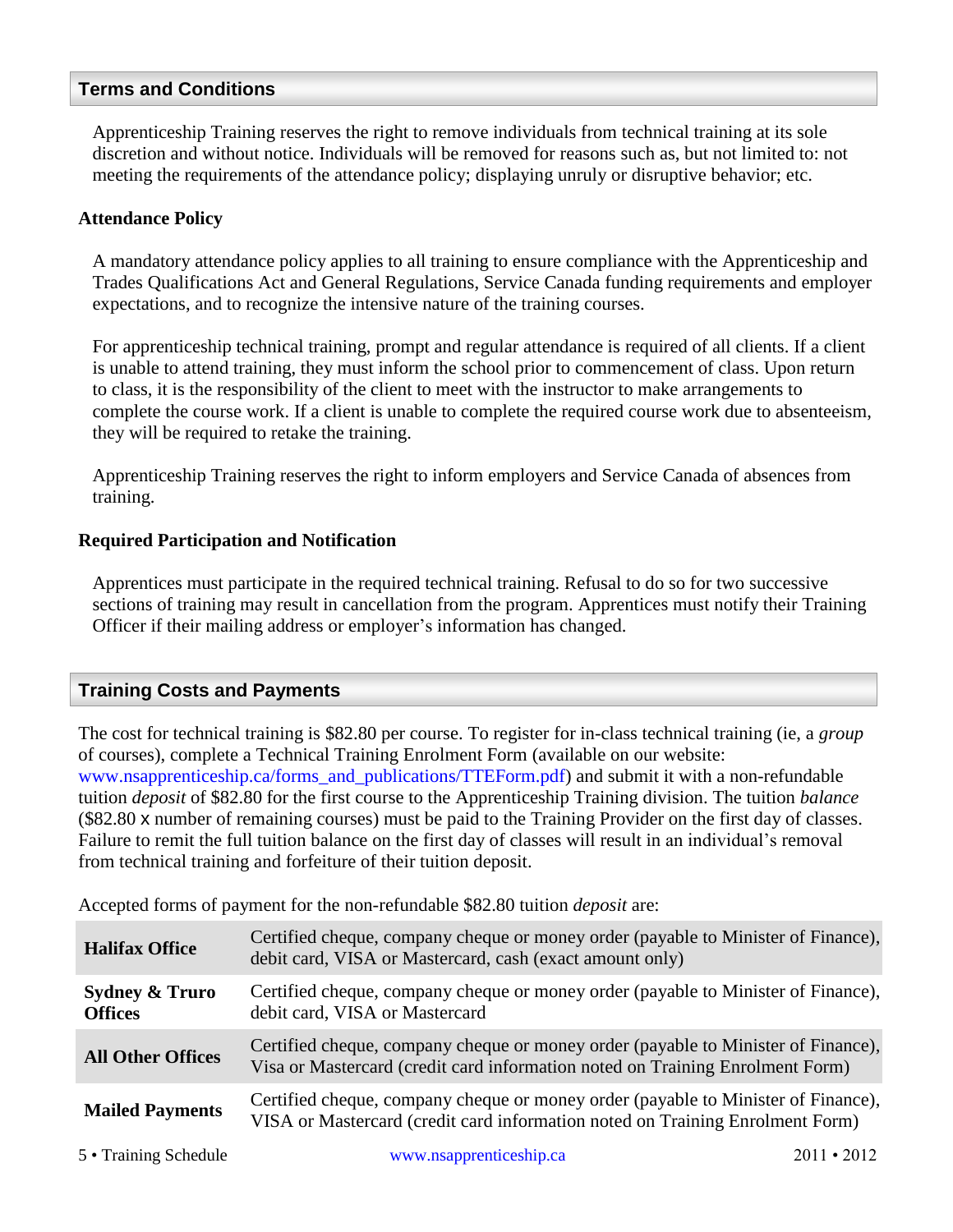### <span id="page-6-0"></span>**Training Registration and Deadlines**

Training Providers will not permit an individual to attend technical training unless they have been registered through the Apprenticeship Training division. (Once you are registered to attend in-class technical training (assigned a seat), you will receive a course scheduling package four to six weeks prior to the commencement of training. If you do not receive a course scheduling package, please contact your Training Officer.)

The registration procedures for both in-class and online training are outlined on our website: [nsapprenticeship.ca/current\\_apprentices/technical\\_training.shtml](http://www.nsapprenticeship.ca/current_apprentices/technical_training.shtml)

- $\bullet$ June 24, 2011 is the registration deadline for courses starting September to December 2011.
- October 14, 2011 is the registration deadline for all courses starting after January 1, 2012.  $\bullet$

If you miss the deadlines, training may be full. Do not hesitate: complete the Technical Training Enrolment Form as soon as possible and forward it with the tuition deposit. If seats are available, they will be assigned on a firstcome, first-served basis.

#### **Tuition deposits will not be accepted without the completed Technical Training Enrolment Form.**

#### <span id="page-6-1"></span>**Training and Examination Locations**

| <b>NSCC Akerley Campus</b>                                                  | 21 Woodlawn Road, Dartmouth                                               |
|-----------------------------------------------------------------------------|---------------------------------------------------------------------------|
| <b>NSCC Bayers Lake</b>                                                     | 115 Chain Lake Drive, Bayers Lake                                         |
| <b>NSCC Burridge Campus</b>                                                 | 372 Pleasant Street, Yarmouth                                             |
| <b>NSCC Dartmouth Gate Site</b>                                             | 375 Pleasant Street, Dartmouth                                            |
| <b>NSCC</b> Institute of Technology Campus                                  | 5685 Leeds Street, Halifax                                                |
| <b>NSCC Kingstec Campus</b>                                                 | 236 Belcher Street, Kentville                                             |
| <b>NSCC Marconi Campus</b>                                                  | 1240 Grand Lake Road, Sydney                                              |
| <b>NSCC Pictou Campus</b>                                                   | 39 Acadia Avenue, Stellarton                                              |
| NSCC Virtual Campus (Online Learning)                                       | apprenticeship.nscc.ca, P: 877-491-6774                                   |
| <b>NSCC Waterfront Campus</b>                                               | 80 Mawiomi Place, Dartmouth                                               |
| Insulator (Heat and Frost), Local 116<br>Plumbing and Pipefitting, Local 56 | 106 Chain Lake Drive, Unit 2 D, Halifax<br>40 Neptune Crescent, Dartmouth |

#### <span id="page-6-2"></span>**Apprenticeship Celebration Event**

Each year, the Nova Scotia Apprenticeship Board hosts two Apprenticeship Celebration Events to honour newly certified journeypersons who have successfully completed their training and obtained a Certificate of Qualification. All newly certified journeypersons and their employers will receive an invitation to this free celebration approximately six weeks prior to the event, and a reply is required. Funding for these events is provided by our labour and industry partners.

These events also recognize the contributions of employers and mentors in the training of apprentices. The *Mentor/Coach* Award of Excellence is given to an employer, supervisor, instructor or other mentor who has served as a positive role model in the trade by demonstrating enthusiasm and interest in the progress of their apprentice(s). Nomination forms are included with the journeypersons' invitations.

The *Apprentice* Award of Excellence is given to a newly certified journeyperson who has made outstanding contributions toward forwarding the professional image of the employer, supporting others in the workplace and demonstrating a strong work ethic and community involvement. Nomination forms for this award are included with the employers' invitations. *Hope to see you there – watch for your invitation!*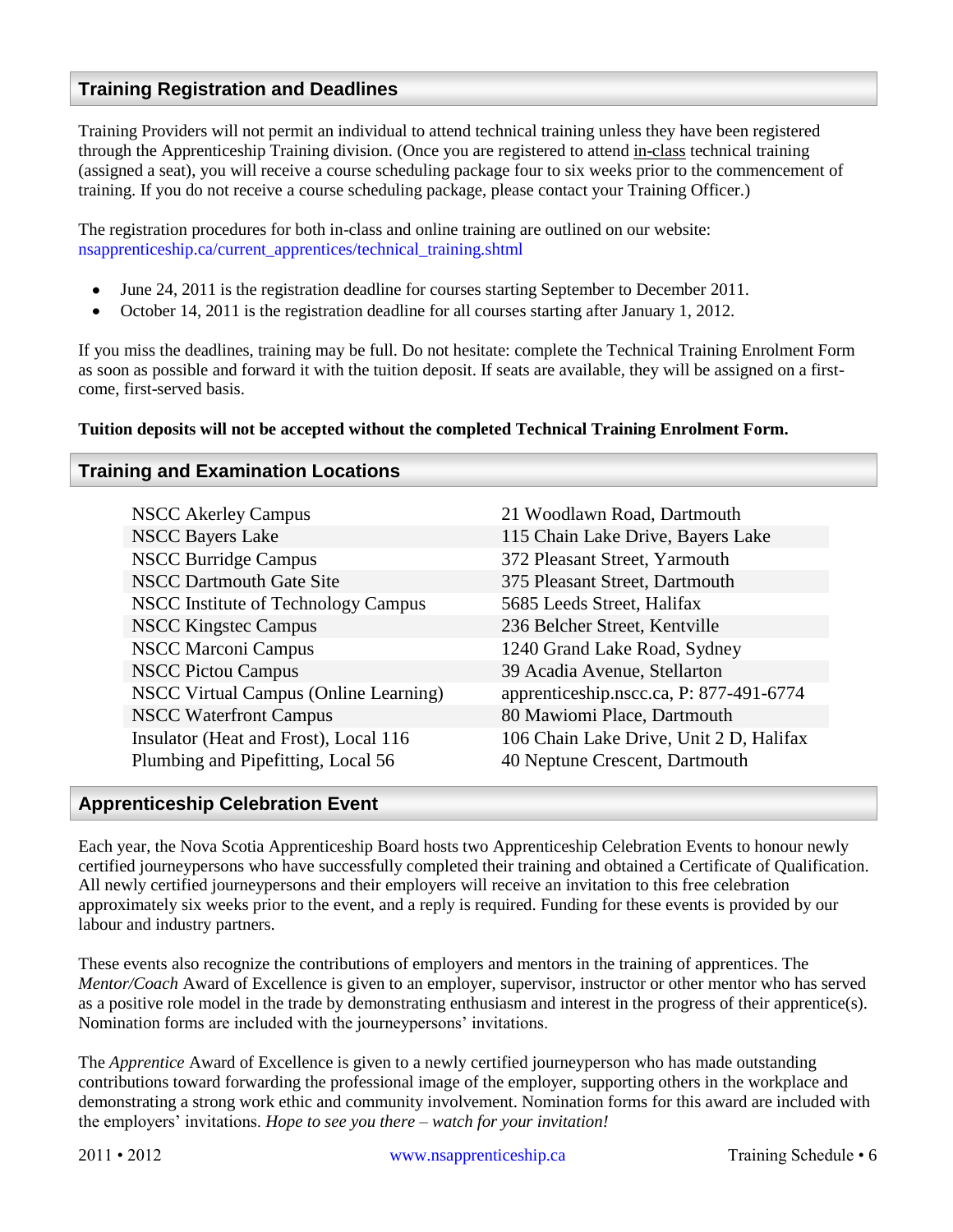## <span id="page-7-0"></span>**ASEP – GM AUTO SERVICE EDUCATION PROGRAM**

| $17R-1$ | <b>7 Weeks</b> | <b>NEW DATES</b> $\longrightarrow$ Oct 31 – Dec 16, 2011 |                       | <b>Akerley Campus</b> |
|---------|----------------|----------------------------------------------------------|-----------------------|-----------------------|
|         |                |                                                          |                       |                       |
| $17R-2$ | <b>7 Weeks</b> |                                                          | Feb 13 – Mar 30, 2012 | <b>Akerley Campus</b> |

## <span id="page-7-1"></span>**AUTOMOTIVE SERVICE TECHNICIAN**

#### **Online Courses**

Various Automotive Service Technician courses are available online at NSCC's Virtual Campus. For details, visit the Virtual Campus website: [www.apprenticeship.nscc.ca](http://www.apprenticeship.nscc.ca/)

| <b>Level 1</b>   |                                          |                  | <b>6 Week Session(s)</b> |                                  |                       |  |
|------------------|------------------------------------------|------------------|--------------------------|----------------------------------|-----------------------|--|
| <b>ASTA 1831</b> | <b>Fundamental Skills</b>                | <b>CANCELLED</b> |                          | Nov 7 Dec 16, 2011               | <b>Akerley Campus</b> |  |
| <b>ASTA 1832</b> | Chassis Systems 1                        |                  |                          | Jan $16 - \text{Feb } 24$ , 2012 | <b>Akerley Campus</b> |  |
| <b>MPOA 1800</b> | Basic Welding                            |                  |                          |                                  |                       |  |
| <b>ASTA 1833</b> | Non-ABS Brake Systems                    |                  |                          |                                  |                       |  |
| <b>ASTA 1834</b> | Electrical and Electronic Systems        |                  |                          |                                  |                       |  |
| <b>ASTA 1835</b> | Maintenance Inspection & Body Adjustment |                  |                          |                                  |                       |  |

| <b>Level 2</b>   |                                           | <b>6 Week Session(s)</b> |                       |
|------------------|-------------------------------------------|--------------------------|-----------------------|
| <b>ASTA 1851</b> | Engine Principles & Fuel Delivery Systems | $Jan 9 - Feb 17, 2012$   | <b>Akerley Campus</b> |
| ASTA 1817        | Engine Cooling and Lubrication            |                          |                       |
| ASTA 1804        | <b>Starting and Charging Systems</b>      |                          |                       |
| ASTA 1836        | Lighting and Wiper Systems                |                          |                       |
| <b>ASTA 1805</b> | Ignition Systems                          |                          |                       |
| <b>ASTA 1837</b> | Chassis Systems 2                         |                          |                       |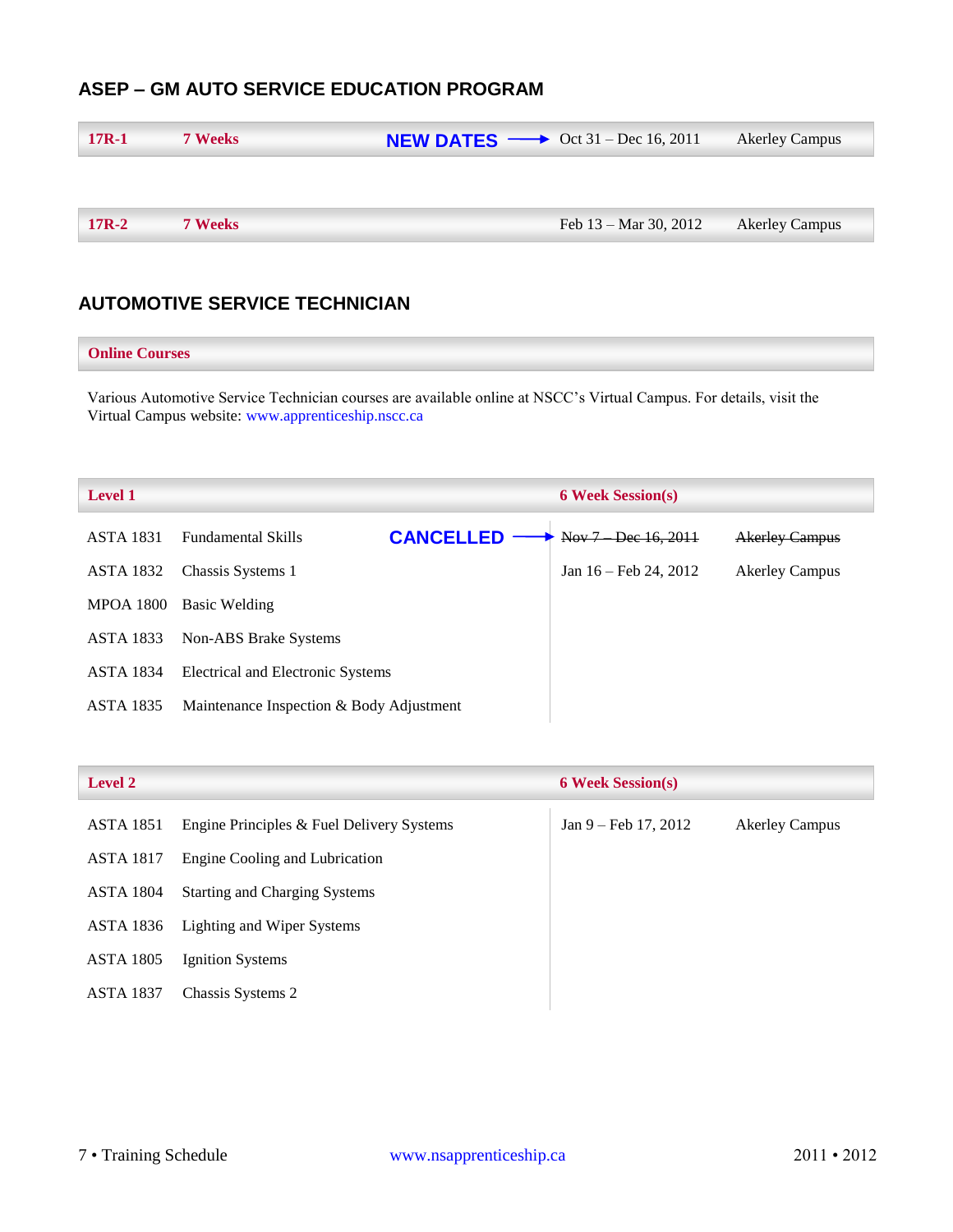## **AUTOMOTIVE SERVICE TECHNICIAN continued…**

| <b>Level 2-Lite</b> |                                          | <b>4 Week Session(s)</b>       |                       |
|---------------------|------------------------------------------|--------------------------------|-----------------------|
| <b>ASTA 1835</b>    | Maintenance Inspection & Body Adjustment | Sept 19 – Oct 14, 2011         | <b>Akerley Campus</b> |
| <b>ASTA 1836</b>    | Lighting and Wiper Systems               | Mar 5 – Mar 30, 2012           | <b>Akerley Campus</b> |
| <b>ASTA 1837</b>    | Chassis Systems 2                        | $\sqrt{4}$ Apr 9 – May 4, 2012 | <b>Akerley Campus</b> |
| <b>ASTA 1805</b>    | NEW SESSION<br>Ignition Systems          |                                |                       |

| <b>Level 3</b>  |                                                  | <b>7 Week Session(s)</b> |                       |
|-----------------|--------------------------------------------------|--------------------------|-----------------------|
| <b>ASTA1839</b> | <b>Gasoline Fuel Systems</b>                     | Oct $31 - Dec 16, 2011$  | <b>Akerley Campus</b> |
| <b>ASTA1840</b> | Vehicle Management Systems                       | Apr $10 - May 25$ , 2012 | <b>Akerley Campus</b> |
| <b>ASTA1841</b> | Intake and Emission Systems / Vehicle Inspection |                          |                       |
| ASTA1843        | <b>Final Drive Systems</b>                       |                          |                       |
| <b>ASTA1845</b> | Alternate Fuels and Energy Sources               |                          |                       |
| <b>ASTA1846</b> | ABS Brake and Restraint Systems                  |                          |                       |
| <b>ASTA1847</b> | Vehicle Alignment                                |                          |                       |

| <b>Group D</b> |  |
|----------------|--|
|                |  |

| <b>Group D</b>   |                                                    | <b>5 Week Session(s)</b>    |                       |
|------------------|----------------------------------------------------|-----------------------------|-----------------------|
| ASTA 1810        | Clutches and Manual Transmissions                  | $-$ Oet 21, 2011<br>Sept 19 | <b>Akerley Campus</b> |
| <b>ASTA 1811</b> | Transfer Cases and Hub Assemblies <b>CANCELLED</b> |                             |                       |
| ASTA 1824        | Engine Management & Diagnostic Systems             |                             |                       |
| ASTA 1812        | Automatic Transmission Control & Servicing         |                             |                       |
| ASTA 1825        | Automatic Transmission & Transaxles Overhauling    |                             |                       |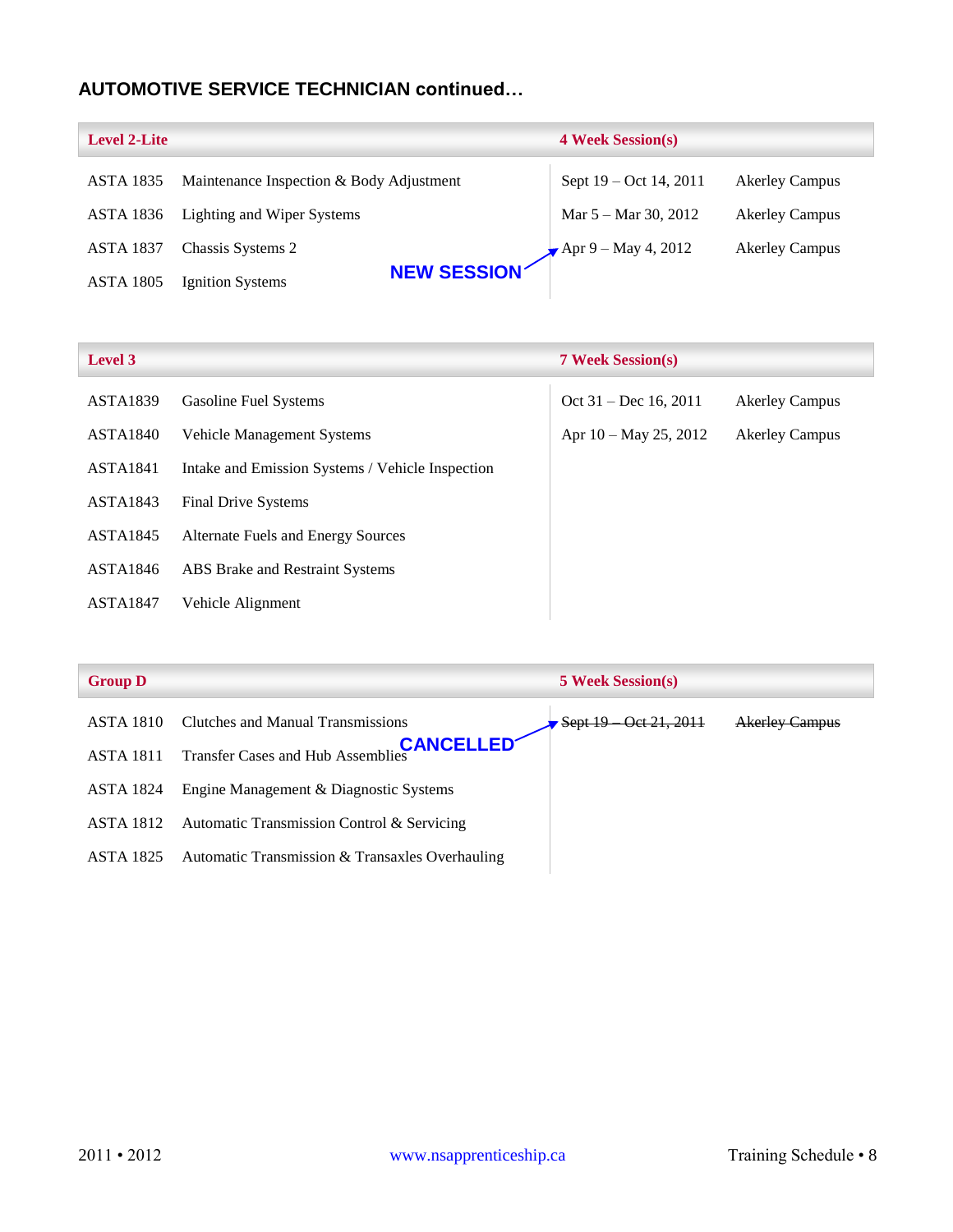## **AUTOMOTIVE SERVICE TECHNICIAN continued…**

| <b>Level 4</b>                                                                                                                                                                                                   |                                                       | <b>7 Week Session(s)</b>        |                       |
|------------------------------------------------------------------------------------------------------------------------------------------------------------------------------------------------------------------|-------------------------------------------------------|---------------------------------|-----------------------|
| <b>Notes:</b> • Individuals who have completed Level 3: Please register for the Level 4 courses listed below.<br>• Individuals who have completed Group D: Please register for the Group E courses listed below. |                                                       |                                 |                       |
| ASTA-1842                                                                                                                                                                                                        | Manual Transmissions & Transaxle / Clutch & Flywheels | Feb $13 - \text{Mar } 30, 2012$ | <b>Akerley Campus</b> |
| ASTA-1848                                                                                                                                                                                                        | Electrical and Electronic Systems 2                   | Apr $9 -$ May 25, 2012          | <b>Akerley Campus</b> |
| ASTA-1849                                                                                                                                                                                                        | <b>Automatic Transmissions and Transaxles</b>         |                                 |                       |
| <b>ASTA 1838</b>                                                                                                                                                                                                 | Engine Repair                                         |                                 |                       |
| ASTA-1844                                                                                                                                                                                                        | Diesel Fuel Injection Systems                         |                                 |                       |
| <b>ASTA-1850</b>                                                                                                                                                                                                 | Heating, Ventilation and Air Conditioning Systems     |                                 |                       |
| <b>ASTA 1830</b>                                                                                                                                                                                                 | Program Review                                        |                                 |                       |
|                                                                                                                                                                                                                  |                                                       |                                 |                       |
| <b>Group E</b>                                                                                                                                                                                                   |                                                       | <b>5 Week Session(s)</b>        |                       |

Note: Individuals who completed <u>Level 3</u>: Please register for the Level 4 courses listed above.

| ASTA-1818 | Engine Diagnosis, Service & Repair  | Nov $7 - Dec 16, 2011$ | <b>Akerley Campus</b> |
|-----------|-------------------------------------|------------------------|-----------------------|
| ASTA-1819 | Diesel Engines                      | $Jan16 - Feb 17, 2012$ | Truro Campus          |
| ASTA-1814 | <b>ABS/Traction Control Systems</b> | Apr 23 May 25, 2012    | <b>Truro Campus</b>   |
| ASTA-1815 | <b>HVAC Systems</b>                 |                        |                       |
| ASTA-1830 | Program Review                      | <b>CANCELLED</b>       |                       |

## <span id="page-9-0"></span>**BLASTER**

Please contact the [Apprenticeship Training Division](#page-34-1) for information.

## <span id="page-9-1"></span>**BOILERMAKER**

| <b>Entry</b>   | <b>6 Weeks</b> | Apr $2 - May11$ , 2012          | Marconi Campus |
|----------------|----------------|---------------------------------|----------------|
|                |                |                                 |                |
| <b>Level 2</b> | <b>6 Weeks</b> | Feb $20 - \text{Mar } 30, 2012$ | Marconi Campus |
|                |                |                                 |                |
| Level 3        | <b>6 Weeks</b> | Nov $7 - Dec 16, 2011$          | Marconi Campus |
|                |                |                                 |                |
| Level 3        | <b>6 Weeks</b> | Jan $9 - \text{Feb } 17, 2012$  | Marconi Campus |
|                |                |                                 |                |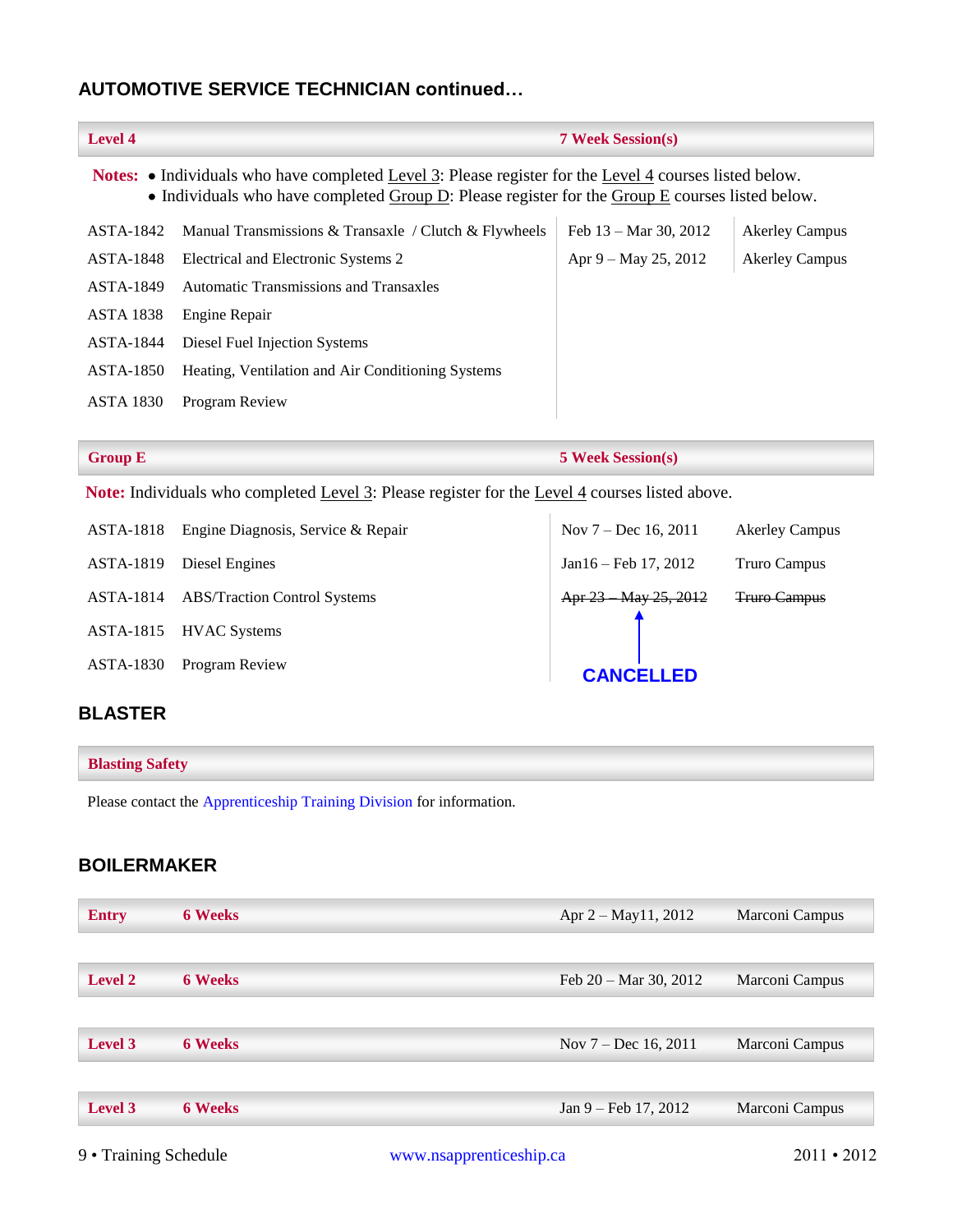## <span id="page-10-0"></span>**BRICKLAYER / RESTORATION STONE MASON**

| <b>New Group B</b> |                                                   | <b>7 Week Session(s)</b>                                           |
|--------------------|---------------------------------------------------|--------------------------------------------------------------------|
| *BRKA-1806         | *Blueprint Reading / Leads<br>(if required)       | Mar $26 -$ May 11, 2012<br>Dartmouth Gate<br><b>OR</b>             |
| <b>BRKA-1807</b>   | Concrete Block Foundations                        | Mar $19$ – May 11, 2012 (if BRKA-1806 is<br>required)              |
|                    | BRKA-1808 Concrete Block Walls                    |                                                                    |
| BRKA-1809          | Non-Load Bearing / Load Bearing Walls             | May 14 – June 29, 2012 Dartmouth Gate                              |
| <b>BRKA-1810</b>   | Cavity / Composite Walls                          | <b>OR</b>                                                          |
| <b>BRKA-1818</b>   | Stone Masonry / Restoration / Repair & Repointing | May $14 - \underline{July 6}$ , 2012 (if BRKA-1806 is<br>required) |
| BRKA-1812          | Wall Extensions & Openings                        |                                                                    |
| BRKA-1811          | <b>Reinforced Masonry Partitions</b>              |                                                                    |

| <b>Group D - Bricklayer ONLY</b> |                                                            | <b>4 Week Session(s)</b> |                |
|----------------------------------|------------------------------------------------------------|--------------------------|----------------|
| BRKA-1816                        | Barbecues / Steps & Patios                                 | Feb 13 – Mar 9, 2012     | Dartmouth Gate |
| <b>BRKA-1817</b>                 | Refractory / Glass Blocks                                  |                          |                |
|                                  | BRKA-1819 Prefabrication / Contracting $\&$ Record Keeping |                          |                |
| <b>BRKA-1820</b>                 | Program Review                                             |                          |                |

## <span id="page-10-1"></span>**CARPENTER**

#### **Online Courses**

Various Carpenter courses are available online at NSCC's Virtual Campus. For details, visit the Virtual Campus website: [www.apprenticeship.nscc.ca](http://www.apprenticeship.nscc.ca/)

| <b>Level 1</b>   |                                    | <b>8 Week Session(s)</b> |                          |
|------------------|------------------------------------|--------------------------|--------------------------|
| <b>CARA 0800</b> | <b>Construction Safety</b>         | Apr 16 – June 8, 2012    | Marconi Campus           |
| <b>CARA 0824</b> | Introduction to Building Materials | Apr $30 -$ June 22, 2012 | <b>Waterfront Campus</b> |
| <b>CARA 0801</b> | Carpentry Tools                    |                          |                          |
| <b>CARA 1819</b> | Foundations (2 week course)        |                          |                          |
| <b>CARA 1820</b> | Framing                            |                          |                          |
| <b>CARA 0802</b> | <b>Construction Blueprints</b>     |                          |                          |
|                  |                                    |                          |                          |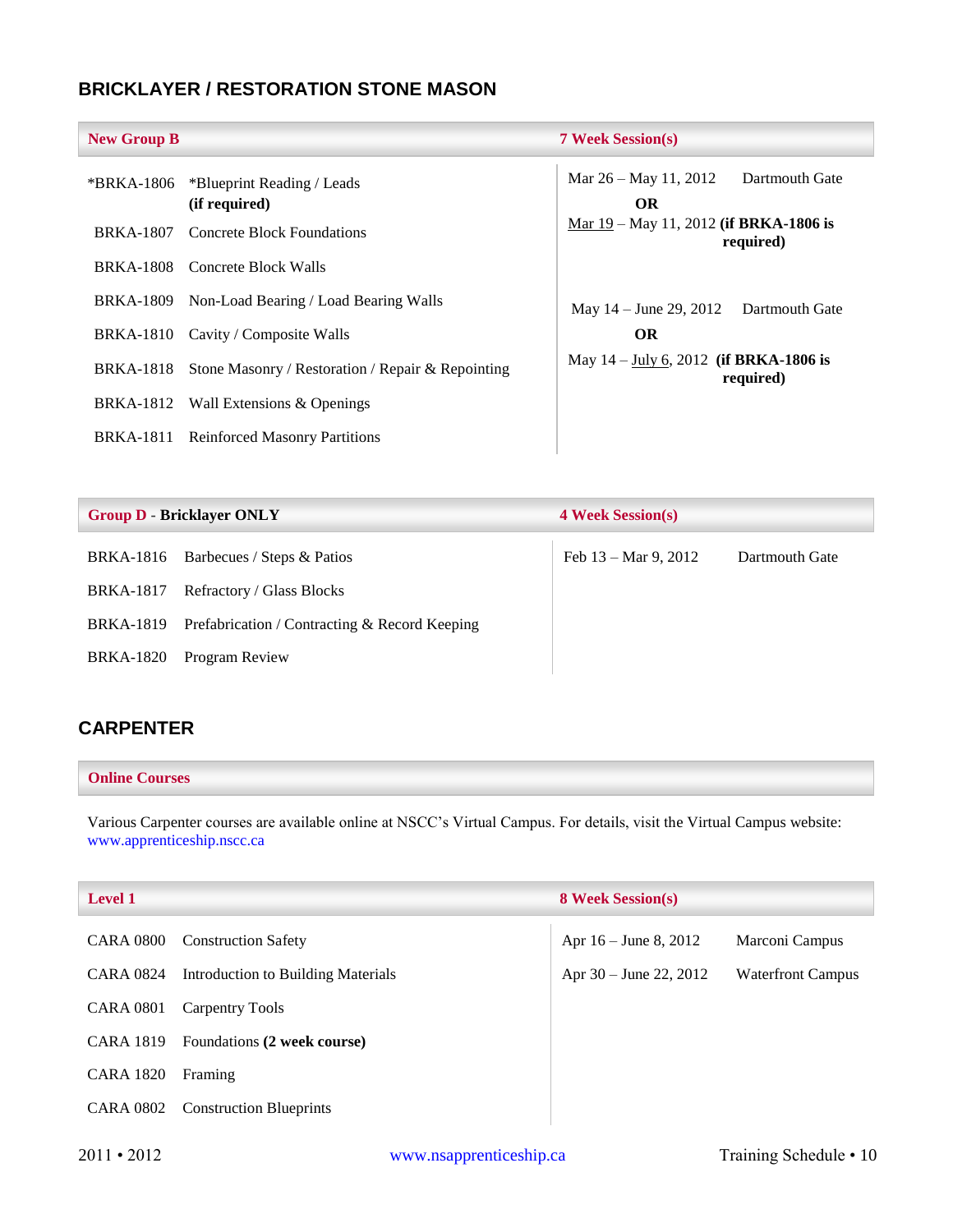## **CARPENTER continued…**

| <b>Level 2</b>   |                                            | <b>5 Week Session(s)</b> |                          |
|------------------|--------------------------------------------|--------------------------|--------------------------|
| <b>CARA 1821</b> | <b>Gable Roofs</b>                         | Nov $14 - Dec 16, 2011$  | Marconi Campus           |
| CARA 1803        | Equal Sloped Hip Roofs<br><b>CANCELLED</b> | Nov 7 Dec 9, 2011        | <b>Waterfront Campus</b> |
| CARA 1804        | Intersecting Roofs of Equal Slope          | $Jan 9 - Feb 10, 2012$   | <b>Waterfront Campus</b> |
| CARA 1826        | Windows and Doors                          |                          |                          |
| CARA 1806        | Exterior Siding / Cladding                 |                          |                          |

| <b>Group C</b>   |                                   | <b>5 Week Session(s)</b>           |                          |
|------------------|-----------------------------------|------------------------------------|--------------------------|
| <b>CARA 1807</b> | Floor, Wall and Ceiling Coverings | Jan 16 – Feb 17, 2012              | Marconi Campus           |
| <b>CARA 1808</b> | Interior Doors and Trim           | Feb $20 - \text{Mar } 23$ , $2012$ | <b>Waterfront Campus</b> |
| CARA 1809        | <b>Common Stairs</b>              | May $22 -$ June $22, 2012$         | <b>Waterfront Campus</b> |
| <b>CARA 1811</b> | <b>Advanced Roofs</b>             |                                    |                          |
| CARA 1810        | Cabinets and Millwork             |                                    |                          |

| <b>Group D</b>   |                                           | <b>6 Week Session(s)</b> |                          |
|------------------|-------------------------------------------|--------------------------|--------------------------|
| CARA 1814        | <b>Energy Efficient Construction</b>      | Feb $27 -$ Apr 6, 2012   | Marconi Campus           |
| <b>CARA 1817</b> | Renovation                                | Sept $12 - Oct 21, 2011$ | <b>Waterfront Campus</b> |
| <b>CARA 1812</b> | <b>Advanced Stairs</b>                    | Apr 2 – May 11, 2012     | <b>Waterfront Campus</b> |
| CARA 1813        | Heavy / Commercial Construction           |                          |                          |
| CARA 1815        | Commercial Blueprint Reading & Estimating |                          |                          |
| <b>CARA 1825</b> | Program Review                            |                          |                          |

## <span id="page-11-0"></span>**COOK**

#### **Online Courses**

Various Cook courses are available online at NSCC's Virtual Campus. For details, visit the Virtual Campus website: [www.apprenticeship.nscc.ca](http://www.apprenticeship.nscc.ca/)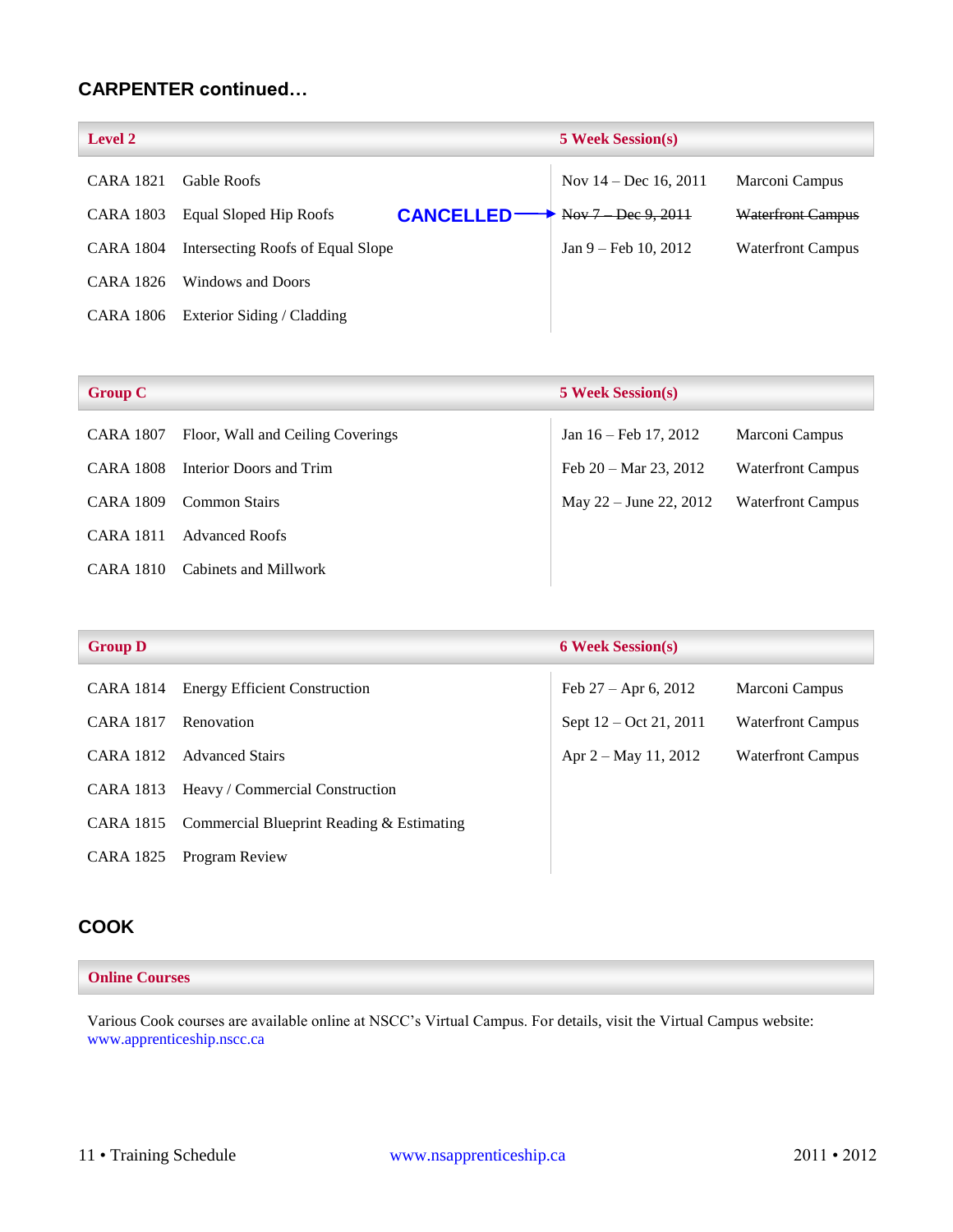## **COOK continued…**

| <b>Level 2</b>   | <b>6 Week Session(s)</b>           |                  |  |                    |                       |
|------------------|------------------------------------|------------------|--|--------------------|-----------------------|
| COOA 1803        | Stock and Soups                    | <b>CANCELLED</b> |  | Oct 31 Dec 9, 2011 | <b>Akerley Campus</b> |
| <b>COOA 1804</b> | <b>Sauces</b>                      |                  |  |                    |                       |
| COOA 1805        | Meat, Poultry and Game Cutting     |                  |  |                    |                       |
| COOA 1806        | Meat, Poultry and Game Preparation |                  |  |                    |                       |
| <b>COOA 1807</b> | Fish and Seafood                   |                  |  |                    |                       |
| COOA 1812        | Baking and Desserts 2              |                  |  |                    |                       |
|                  |                                    |                  |  |                    |                       |

| <b>Group C</b> |                                                  | <b>7 Week Session(s)</b>        |                       |
|----------------|--------------------------------------------------|---------------------------------|-----------------------|
| COOA 0801      | <b>Human Relations</b>                           | Jan $16 - \text{Mar } 2$ , 2012 | <b>Akerley Campus</b> |
| COOA 1809      | Cold Kitchen 2                                   |                                 |                       |
| COOA 1813      | Baking and Desserts 3                            |                                 |                       |
|                | COOA 1814 Food Service Management 2A (Nutrition) |                                 |                       |
| COOA 1816      | Food Service Management 1 (Costing)              |                                 |                       |
| COOA 1815      | Food Service Management 2B (Menu / Practical)    |                                 |                       |
| COOA 1819      | Program Review                                   |                                 |                       |

## <span id="page-12-0"></span>**DOCUMENT USE REFRESHER**

| <b>Sessions</b>                                       | <b>Multiple Week Session(s)</b> |                            |                 |
|-------------------------------------------------------|---------------------------------|----------------------------|-----------------|
| Tuesday & Thursday Evenings, 6-<br><del>9:00 pm</del> | <b>Fall Session</b>             | <b>Starts Oct 18, 2011</b> | IT Campus       |
| <b>CANCELED</b>                                       | <b>Winter Session</b>           | Starts Feb 7, 2012         | Kingstec Campus |
|                                                       |                                 |                            | Marconi Campus  |

Pictou Campus

## <span id="page-12-1"></span>**ELECTRICAL CERTIFICATION PREPARATORY COURSE**

| <b>Sessions</b>                                            | <b>Multiple Week Session(s)</b> |                             |                          |
|------------------------------------------------------------|---------------------------------|-----------------------------|--------------------------|
| Tuesday & Thursday Evenings, $6 - 9:00$ pm and             | <b>Fall Session</b>             | <b>Starts Sept 20, 2011</b> | <b>Waterfront Campus</b> |
| Every Second Saturday, $9:00 \text{ am} - 3:00 \text{ pm}$ | <b>Winter Session</b>           | <b>Starts Apr 10, 2012</b>  | <b>Waterfront Campus</b> |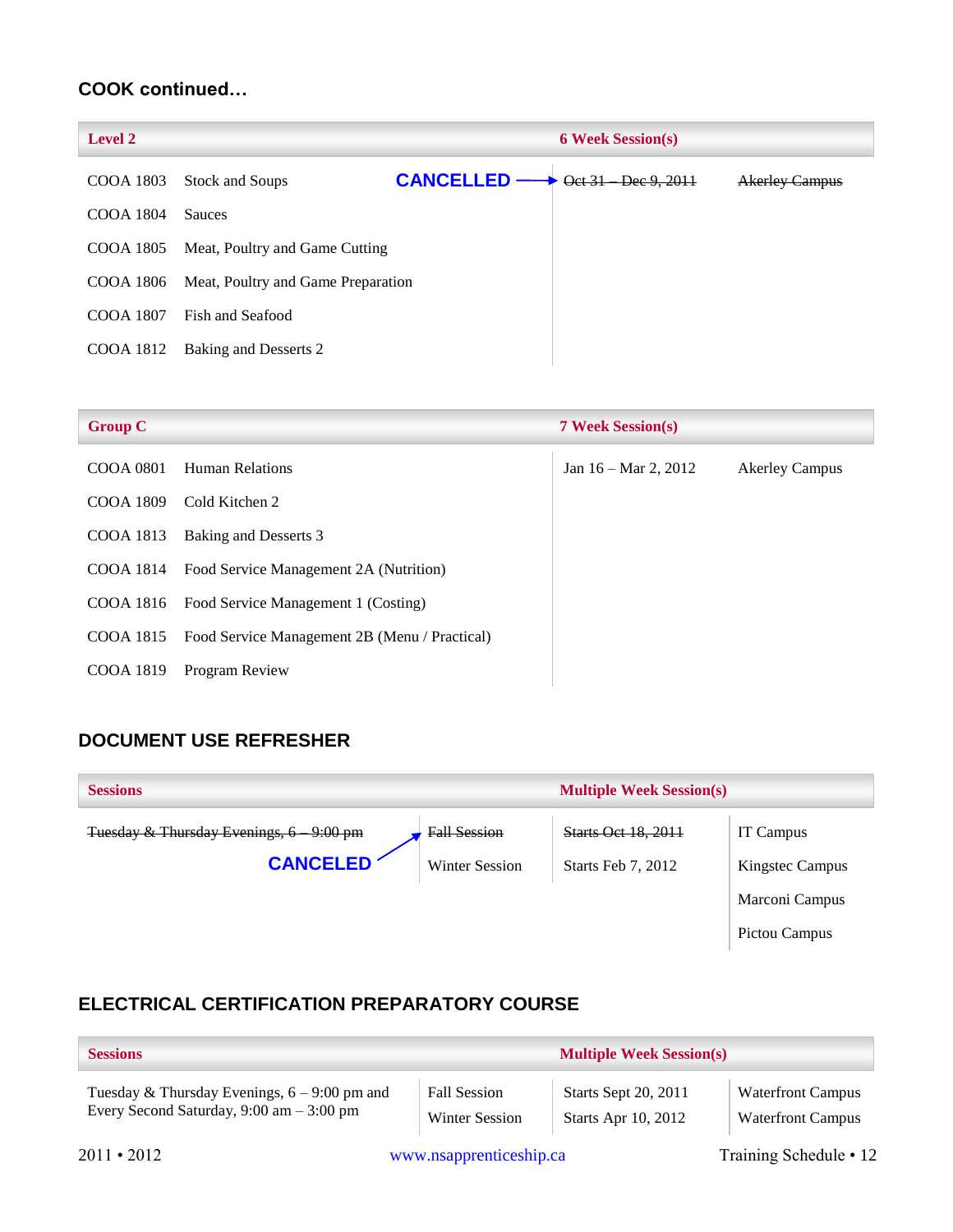## <span id="page-13-0"></span>**ELECTRICIAN, CONSTRUCTION AND INDUSTRIAL**

#### **Online Courses**

Various Construction and Industrial Electrician courses are available online at NSCC's Virtual Campus. For details, visit the Virtual Campus website: [www.apprenticeship.nscc.ca](http://www.apprenticeship.nscc.ca/)

| <b>Level 1</b>   |                                        | <b>7 Week Session(s)</b> |                          |
|------------------|----------------------------------------|--------------------------|--------------------------|
| <b>ELEA 0801</b> | Safety Practices / Building Codes      | Sept $6 - Oct 21, 2011$  | <b>Waterfront Campus</b> |
| <b>ELEA 0802</b> | Generic Blueprint                      | May $7 -$ June 22, 2012  | <b>Waterfront Campus</b> |
| <b>ELEA</b> 1804 | Tools & Equipment                      |                          |                          |
| <b>ELEA</b> 1805 | DC Theory / Series & Parallel Circuits |                          |                          |
| <b>ELEA</b> 1806 | Conductors, Cables & Voltage Drop      |                          |                          |
| <b>ELEA</b> 1824 | <b>Fundamental Wiring</b>              |                          |                          |
| <b>ELEA</b> 1807 | Raceway Installation                   |                          |                          |

| <b>Level 2</b>   |                                                        | <b>7 Week Session(s)</b>        |                          |
|------------------|--------------------------------------------------------|---------------------------------|--------------------------|
| <b>ELEA 1834</b> | Single-Phase Theory 1                                  | Jan $16 - \text{Mar } 2$ , 2012 | Marconi Campus           |
| <b>ELEA</b> 1831 | Single-Phase Theory 2                                  | Sept 6 – Oct 21, 2011           | <b>Waterfront Campus</b> |
| <b>ELEA 1809</b> | Three-Phase Theory / Distribution Systems Conditioning | Oct $31 - Dec 16, 2011$         | <b>Waterfront Campus</b> |
| <b>ELEA</b> 1810 | Distribution Equipment / Protective Devices            | Jan $9 - \text{Feb } 24$ , 2012 | <b>Waterfront Campus</b> |
| <b>ELEA</b> 1825 | Lighting & Controls                                    | $Jan 9 - Feb 24, 2012$          | <b>Waterfront Campus</b> |
| <b>ELEA 1808</b> | <b>Heating Systems</b>                                 | Mar $5 -$ Apr 20, 2012          | <b>Waterfront Campus</b> |
| <b>ELEA</b> 1832 | Single-Phase Service Entrance                          | Mar $5 -$ Apr 20, 2012          | <b>Waterfront Campus</b> |
|                  | <b>NEW SESSION</b>                                     | May $7 -$ June 22, 2012         | <b>Waterfront Campus</b> |

| <b>Group C</b>   |                                    | <b>7 Week Session(s)</b> |                          |
|------------------|------------------------------------|--------------------------|--------------------------|
| <b>ELEA</b> 1813 | High-Voltage Systems               | Oct $31 - Dec 16, 2011$  | Marconi Campus           |
| <b>ELEA</b> 1812 | <b>Transformers</b>                | Sept $6 - Oct 21, 2011$  | <b>Waterfront Campus</b> |
| <b>ELEA</b> 1814 | DC Machines & Controls             | Oct $31 - Dec 16, 2011$  | <b>Waterfront Campus</b> |
| <b>ELEA</b> 1816 | AC Generators / Three-Phase Motors | $Jan 9 - Feb 24, 2012$   | <b>Waterfront Campus</b> |
| <b>ELEA</b> 1815 | Single-Phase Motors                | Mar $5 -$ Apr 20, 2012   | <b>Waterfront Campus</b> |
| <b>ELEA</b> 1817 | Motor Starters / Control Devices   | May $7 -$ June 22, 2012  | <b>Waterfront Campus</b> |
| <b>ELEA</b> 1833 | Three-Phase Service Entrance       |                          |                          |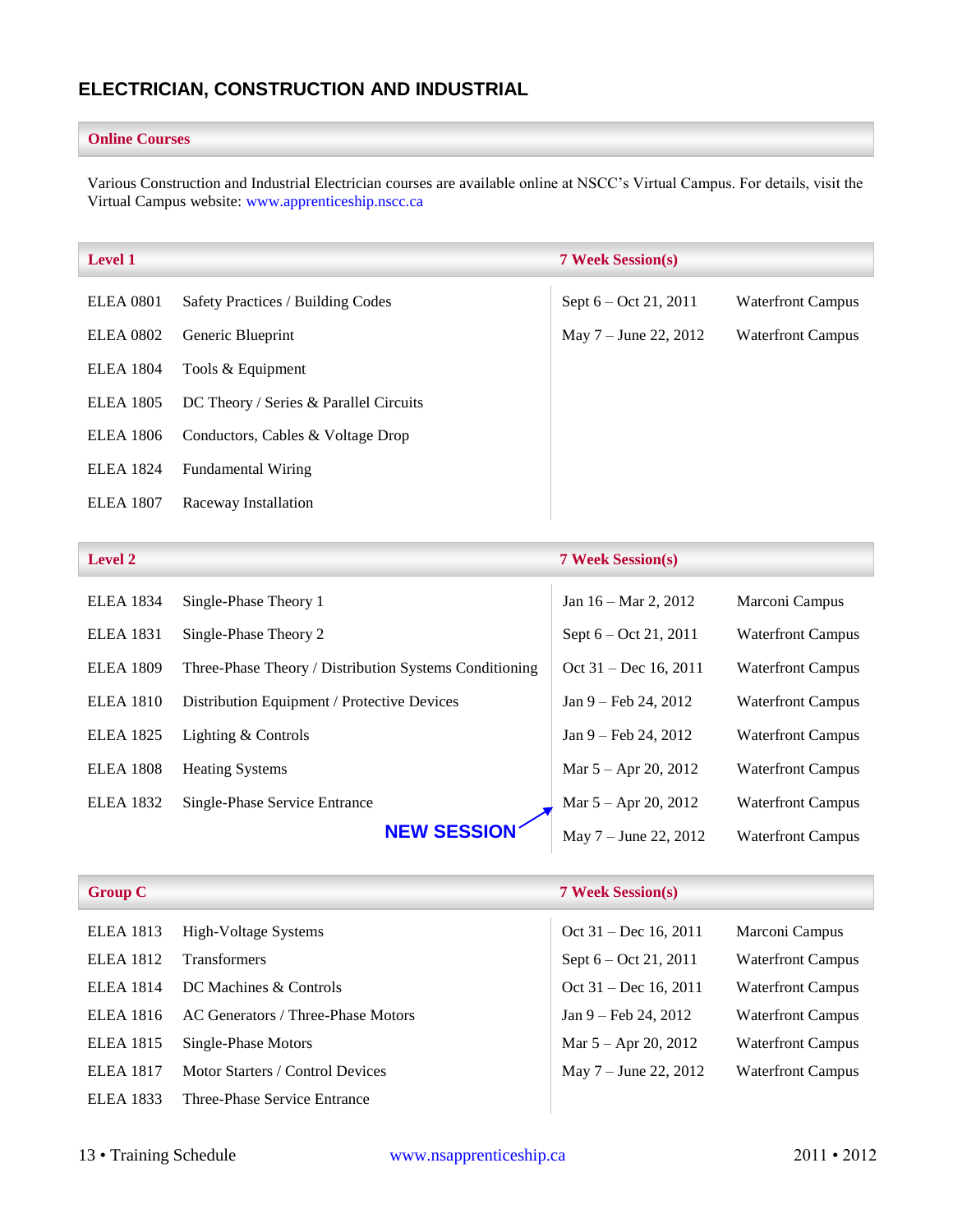## **ELECTRICIAN, CONSTRUCTION AND INDUSTRIAL continued…**

| <b>Group D</b>   |                                                        | <b>7 Week Session(s)</b> |                          |
|------------------|--------------------------------------------------------|--------------------------|--------------------------|
| <b>ELEA 1822</b> | Trouble Shooting / Electrical Blueprint                | Sept 6 – Oct 21, 2011    | Marconi Campus           |
| <b>ELEA 1819</b> | Power Supply / Rectification / Control Circuits        | May 7 – June 22, 2012    | Marconi Campus           |
| <b>ELEA 1820</b> | <b>Solid State Drives</b>                              | Sept 6 – Oct 21, 2011    | <b>Waterfront Campus</b> |
| <b>ELEA 1823</b> | Emergency Stand-by/ Communication Systems              | $Oct 31 - Dec 16, 2011$  | <b>Waterfront Campus</b> |
| <b>ELEA 1818</b> | Programmable Logic Controllers                         | Jan 9 – Feb 24, 2012     | <b>Waterfront Campus</b> |
| <b>ELEA 1821</b> | <b>NEW SESSION</b><br><b>Signaling Systems</b>         | Mar $5 -$ Apr 20, 2012   | <b>Waterfront Campus</b> |
| <b>ELEA 1835</b> | Program Review                                         | May 7 – June 22, 2012    | <b>Waterfront Campus</b> |
|                  |                                                        |                          |                          |
|                  | <b>Group E-Industrial Electrician ONLY</b>             | <b>6 Week Session(s)</b> |                          |
| <b>IELA 1826</b> | Hydraulic / Pneumatic Systems                          | Oct 31 - Dec 9, 2011     | <b>Waterfront Campus</b> |
| <b>IELA 1828</b> | Process Control / Distributed Control Systems          |                          |                          |
| <b>IELA 1827</b> | Servomechanisms / Analogue Devices                     |                          |                          |
| <b>IELA 1830</b> | Boiler Control & Air Conditioning                      |                          |                          |
| <b>IELA 1829</b> | Precipitators / Vibration Analysis / Energy Management |                          |                          |
| <b>IELA 1836</b> | Program Review                                         |                          |                          |

## <span id="page-14-0"></span>**GAS FITTER**

#### **Online Courses**

Gas Fitter courses are available online at NSCC's Virtual Campus. For details, visit the Virtual Campus website: [www.apprenticeship.nscc.ca](http://www.apprenticeship.nscc.ca/)

| <b>Gas Fitter II</b>   |                                                                                | <b>8 Week Session(s)</b> |                       |
|------------------------|--------------------------------------------------------------------------------|--------------------------|-----------------------|
| GF2A 0801              | Piping and Tubing Systems for Industrial and<br><b>Commercial Applications</b> | Mar 19 – May 11, 2012    | <b>Akerley Campus</b> |
| GF2A 0802              | <b>Basic Electricity</b>                                                       |                          |                       |
| GF <sub>2</sub> A 0803 | <b>Controls</b>                                                                |                          |                       |
| GF2A 0804              | Gas Appliances                                                                 |                          |                       |
| GF2A 0805              | Forced Air Systems                                                             |                          |                       |
| GF2A 0806              | <b>Hydronic and Domestic Water Heat</b>                                        |                          |                       |
| GF2A 0807              | Building Science and Air Handling                                              |                          |                       |
| GF2A 0808              | Liquid Propane                                                                 |                          |                       |
|                        |                                                                                |                          |                       |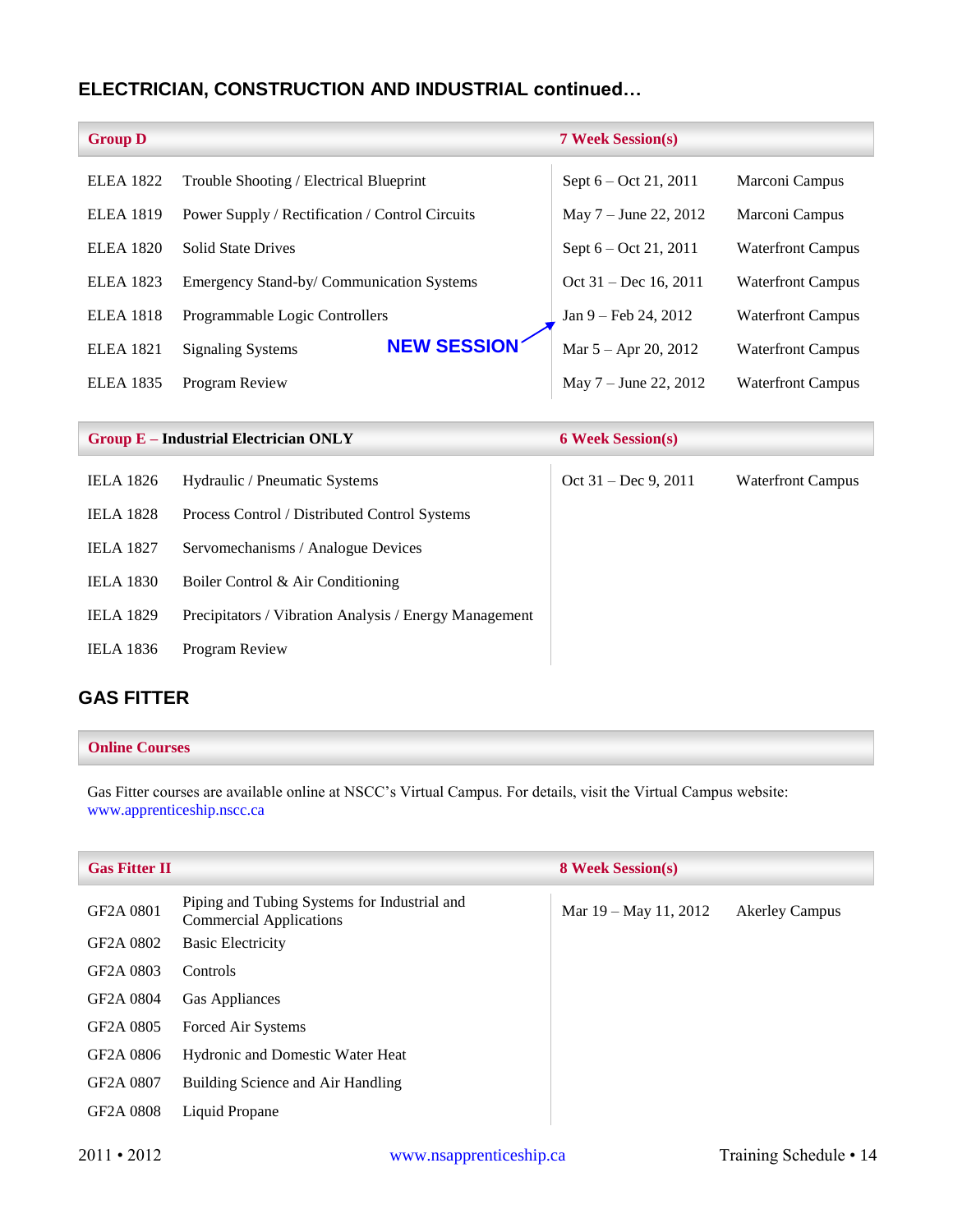## **GAS FITTER continued…**

| <b>Gas Fitter III</b> |                                                       | <b>7 Week Session(s)</b>        |                       |
|-----------------------|-------------------------------------------------------|---------------------------------|-----------------------|
| GF3A 0801             | Safety, Policies and Regulations                      | Jan $9 - \text{Feb } 24$ , 2012 | <b>Akerley Campus</b> |
| GF3A 0802             | Tools, Equipment and Piping                           |                                 |                       |
| GF3A 0803             | Properties and Safe Handling of Propane               |                                 |                       |
| GF3A 0804             | Electrical                                            |                                 |                       |
| GF3A 0805             | <b>Technical Manuals, Specifications and Drawings</b> |                                 |                       |
| GF3A 0806             | Gas Appliances                                        |                                 |                       |
| GF3A 0807             | Program Review                                        |                                 |                       |

## <span id="page-15-0"></span>**HEAVY DUTY EQUIPMENT TECHNICIAN / TRUCK AND TRANSPORT MECHANIC**

<span id="page-15-1"></span>

| <b>Level 1</b>   |                                          | <b>7 Week Session(s)</b>       |                       |
|------------------|------------------------------------------|--------------------------------|-----------------------|
| <b>IMPA.0801</b> | <b>Fundamental Shop Skills</b>           | Oct $31 - Dec 16, 2011$        | <b>Akerley Campus</b> |
| <b>IMPA 1803</b> | Basic Electrical & Electronic Principles | Jan $23 - \text{Mar } 9, 2012$ | <b>Akerley Campus</b> |
| <b>IMPA 1804</b> | Hydraulics I                             |                                |                       |
| <b>IMPA 1805</b> | Lubricants. Lubrication & Cooling        |                                |                       |
| <b>IMPA 1806</b> | <b>Braking Systems</b>                   |                                |                       |
| <b>IMPA 1807</b> | <b>Engine Principles</b>                 |                                |                       |
| <b>MPOA 1800</b> | Basic Welding                            |                                |                       |

<span id="page-15-2"></span>

| <b>Level 2</b>   |                                 | <b>7 Week Session(s)</b> |                       |
|------------------|---------------------------------|--------------------------|-----------------------|
| <b>IMPA 1808</b> | Drive Lines                     | Sept 6 – Oct 21, 2011    | <b>Akerley Campus</b> |
| <b>IMPA 1809</b> | Ignition Systems                | Mar $19 -$ May 4, 2012   | <b>Akerley Campus</b> |
| <b>IMPA 1810</b> | Fuel Systems I                  |                          |                       |
| <b>IMPA 1811</b> | Intake & Exhaust Systems        |                          |                       |
| <b>IMPA 1812</b> | Clutches & Manual Transmissions |                          |                       |
| <b>IMPA 1813</b> | Starting & Charging Systems     |                          |                       |
| <b>IMPA 1820</b> | <b>HVAC</b> Systems             |                          |                       |
|                  |                                 |                          |                       |

#### **Group C – Truck and Transport Mechanic ONLY 7 Week Session(s)**

For information about Truck and Transport Group C training, see the entry for **[Truck and Transport Mechanic](#page-30-2)**.

#### **Group D – Truck and Transport Mechanic ONLY 5 Week Session(s)**

For information about Truck and Transport Group D training, see the entry for **[Truck and Transport Mechanic](#page-30-3)**.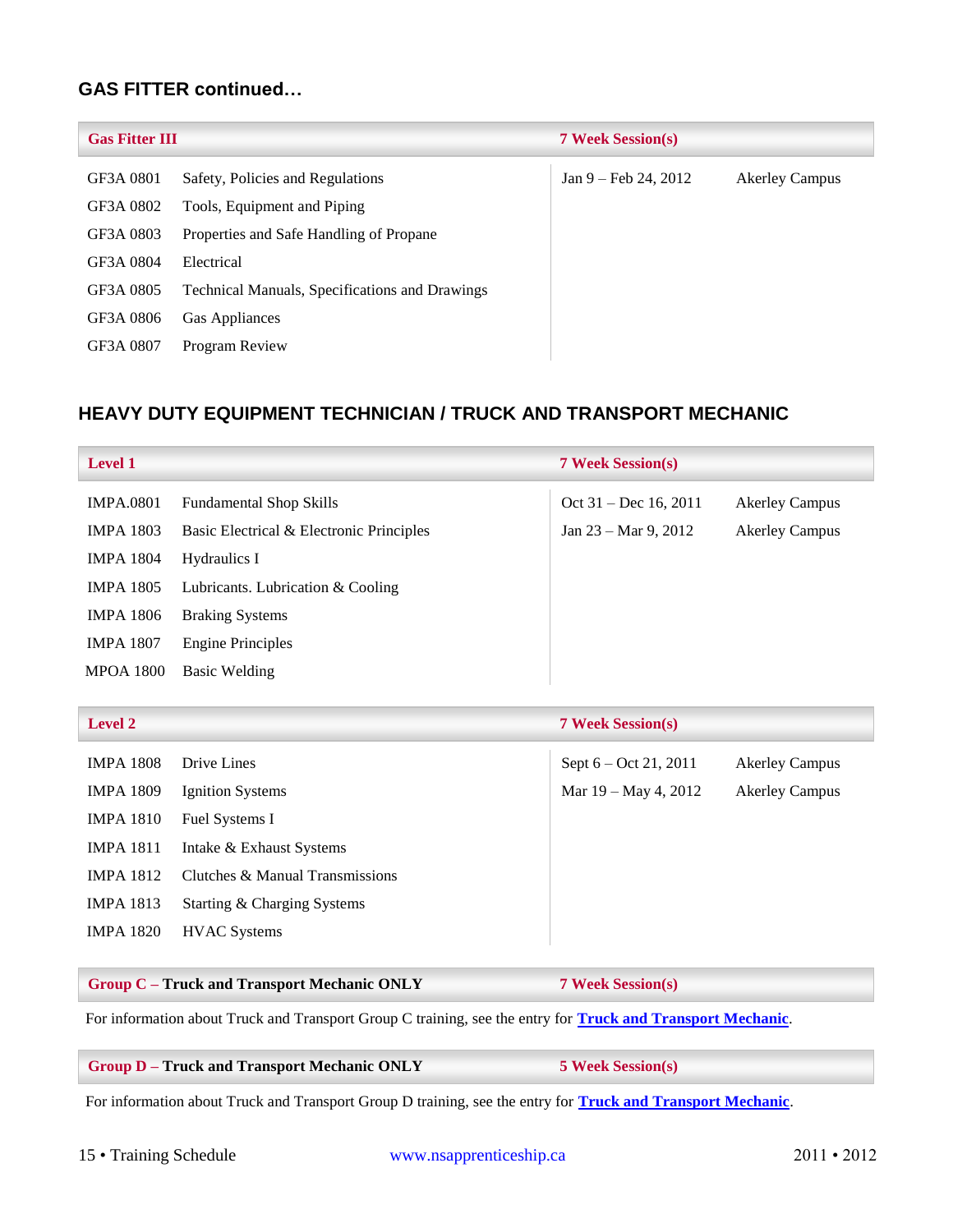## <span id="page-16-0"></span>**INDUSTRIAL MECHANIC (MILLWRIGHT)**

|                                        | <b>7 Week Session(s)</b> |                  |
|----------------------------------------|--------------------------|------------------|
| Safety and Trade Practice              | Oct 31 – Dec 16, 2011    | <b>IT Campus</b> |
|                                        |                          |                  |
| <b>Blueprint Reading and Sketching</b> |                          |                  |
| Rigging                                |                          |                  |
| Metallurgy                             |                          |                  |
| Machine Shop Fundamentals              |                          |                  |
| Oxy-Fuel/ Electric Arc Welding         |                          |                  |
|                                        | IMMA 1802 Power Tools    |                  |

| <b>Level 2</b>   |                                                 | <b>7 Week Session(s)</b> |           |
|------------------|-------------------------------------------------|--------------------------|-----------|
| IMMA 1807        | Static & Dynamic Seals                          | $Jan 9 - Feb 24, 2012$   | IT Campus |
| IMMA 1813        | Bearings & Lubrication                          |                          |           |
| IMMA 1809        | Couplings & Clutches                            |                          |           |
| <b>IMMA 1810</b> | <b>Gear Drive Units</b>                         |                          |           |
|                  | IMMA 1812 Conveyors (Material Handling Systems) |                          |           |
| <b>IMMA 1819</b> | Sheaves & Sprockets                             |                          |           |
| IMMA 1804        | Equipment & Mechanical Installation Blueprint   |                          |           |

| <b>IMMA1808</b> | Pumps (Positive & Non-positive)                                 | Mar $5 -$ Apr 20, 2012   | <b>IT Campus</b> |
|-----------------|-----------------------------------------------------------------|--------------------------|------------------|
| <b>IMMA1814</b> | Fluid Power 1 (Basic Hydraulics, Schematics $\&$<br>Components) | Apr $30 -$ June 15, 2012 | <b>IT Campus</b> |
| <b>IMMA1815</b> | Fluid Power 2 (Controls, Circuits & Testing)                    |                          |                  |
| <b>IMMA1817</b> | <b>P</b> neumatics                                              | <b>NEW SESSION</b>       |                  |
| <b>IMMA1818</b> | <b>Compressors</b>                                              |                          |                  |
| IMMA1831        | <b>Internal Combustion Engines</b>                              |                          |                  |
| <b>IMMA1833</b> | <b>Basic Electricity</b>                                        |                          |                  |

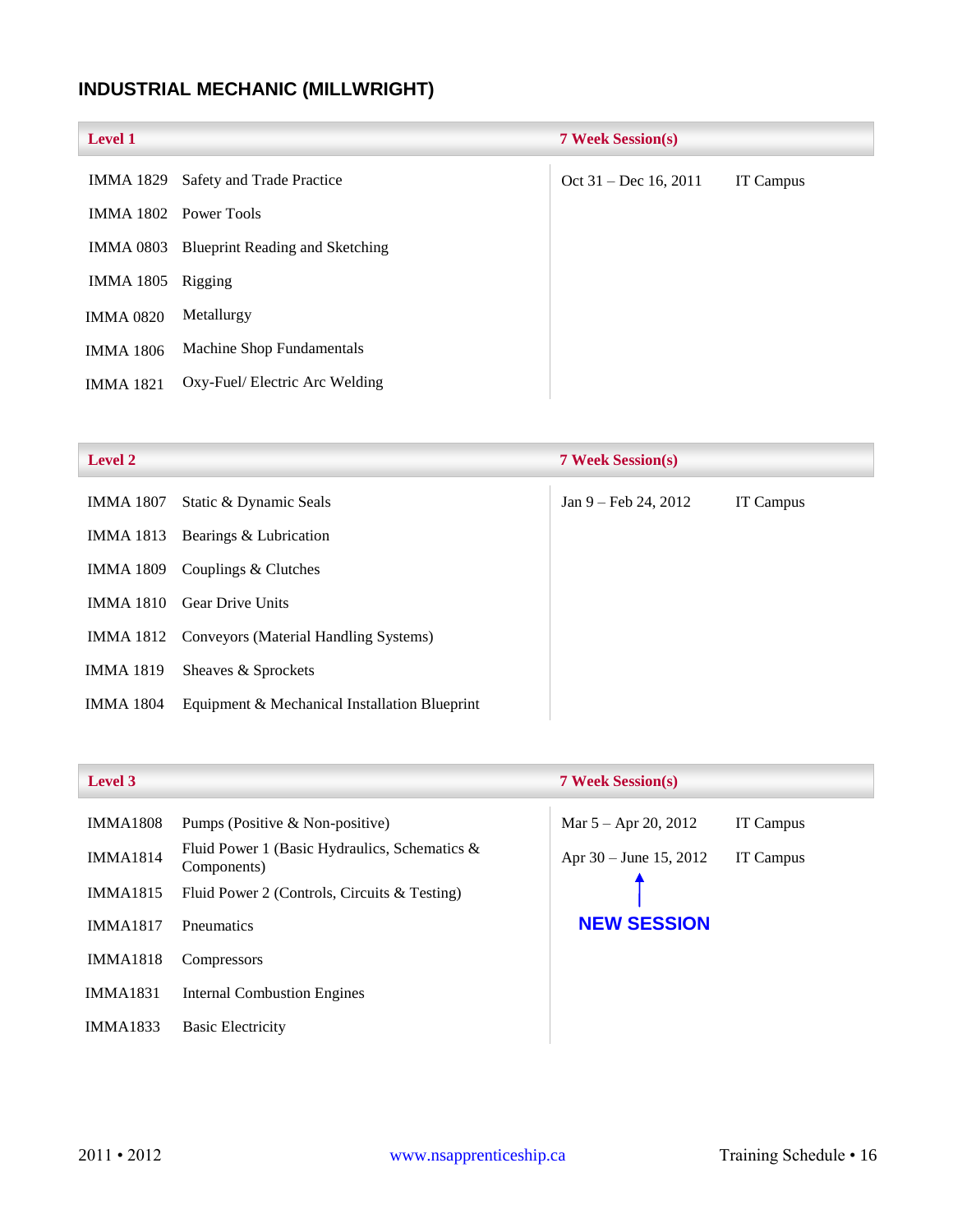## **INDUSTRIAL MECHANIC (MILLWRIGHT) continued…**

| <b>Level 4</b>   |                                                      | <b>7 Week Session(s)</b> |           |
|------------------|------------------------------------------------------|--------------------------|-----------|
|                  | <b>IMMA 1822</b> Fans and Boilers                    | Sept 6 – Oct 21, 2011    | IT Campus |
| IMMA 1824        | Steam & Gas Turbines                                 | Apr $30 -$ June 15, 2012 | IT Campus |
| <b>IMMA 1811</b> | Alignment 1 (Basic)                                  |                          |           |
| <b>IMMA 1828</b> | Alignment 2 (Reverse & Cross Dial, Laser)            |                          |           |
| <b>IMMA 1825</b> | Dynamic Balancing / Vibration Analysis / Maintenance |                          |           |
| <b>IMMA 1826</b> | Machinery Installation & Optical Alignment           |                          |           |
| <b>IMMA 1830</b> | Program Review                                       |                          |           |

## <span id="page-17-0"></span>**INSTRUMENTATION AND CONTROL TECHNICIAN**

| Level 3 | <b>7 Weeks</b> | Apr 23 – June 8, 2012                    | <b>Marconi Campus</b> |
|---------|----------------|------------------------------------------|-----------------------|
|         |                |                                          |                       |
| Level 4 | <b>7 Weeks</b> | June $11 -$ July 27, 2012 Marconi Campus |                       |

## <span id="page-17-1"></span>**INSULATOR (HEAT AND FROST)**

| Level 1 | <b>6 Week Session(s)</b> |           |
|---------|--------------------------|-----------|
|         | Jan 23 – Mar 2, 2012     | Local 116 |

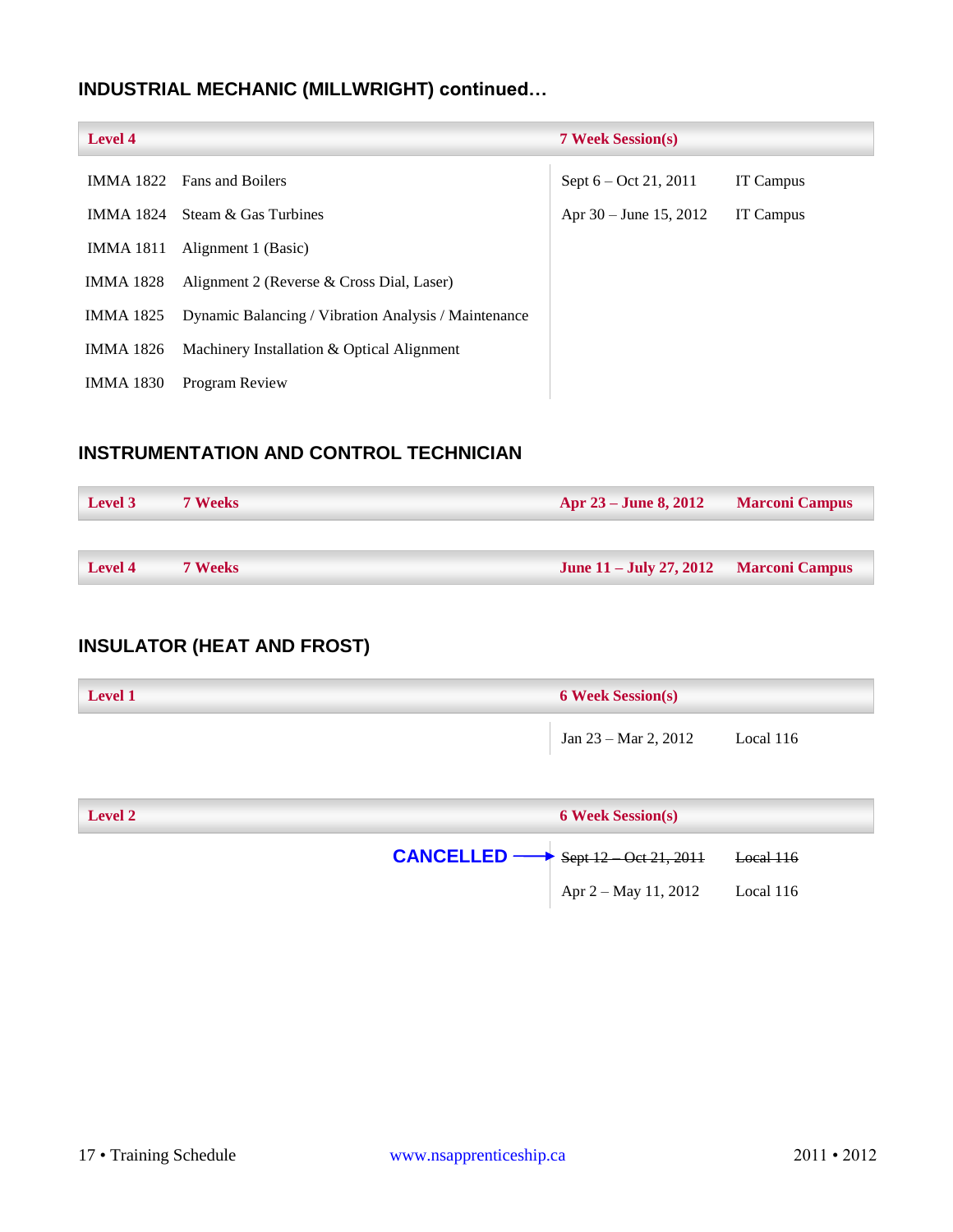## <span id="page-18-0"></span>**IRONWORKER**

| <b>IRWA-1801</b><br>Safety Tools and Equipment<br>$Jan 9 - Mar 2, 2012$<br>Pictou Campus<br><b>Reinforcing only</b><br><b>IRWA-1831</b><br>Cutting and Welding<br><b>NEW SESSIONS</b><br>Mar $12 - May 4, 2012$<br>Pictou Campus<br><b>IRWA-1802</b><br>Rigging 1 (Hardware)<br><b>Reinforcing only</b><br><b>IRWA-1803</b><br>Rigging 2 (Procedures)<br><b>IRWA-1804</b><br>Conventional & Hydraulic Cranes | <b>Level 1</b> | <b>8 Week Session(s)</b> |  |
|--------------------------------------------------------------------------------------------------------------------------------------------------------------------------------------------------------------------------------------------------------------------------------------------------------------------------------------------------------------------------------------------------------------|----------------|--------------------------|--|
| <b>IRWA-1810</b><br>Rigging 3 (Load Handling)<br><b>IRWA-1832</b><br><b>Blueprint Principles / Temporary Access Structures</b><br><b>IRWA-1821</b><br>Job Planning, Coordination & Site Preparation                                                                                                                                                                                                          |                |                          |  |

| <b>Level 2</b>   |                                                              |                 | <b>8 Week Session(s)</b>           |               |
|------------------|--------------------------------------------------------------|-----------------|------------------------------------|---------------|
| <b>IRWA-1825</b> | Welding 2                                                    | <b>CANCELED</b> | Jan <sub>9</sub><br>$-Mar 2, 2012$ | Pictou Campus |
| <b>IRWA-1835</b> | <b>Structural Steel Preparation</b>                          |                 |                                    |               |
| <b>IRWA-1834</b> | Blueprint (Structural/Ornamental)                            |                 |                                    |               |
| <b>IRWA-1826</b> | Structural Steel Erection and Dismantling<br>(2 week course) |                 |                                    |               |
| <b>IRWA-1828</b> | Reinforced Concrete 1 (Preparation)                          |                 |                                    |               |
| <b>IRWA-1829</b> | Reinforced Concrete 2 (Fabrication and Installation)         |                 |                                    |               |
| <b>IRWA-1824</b> | Post-Tensioning                                              |                 |                                    |               |
|                  |                                                              |                 |                                    |               |

| Level 3          |                                            |                  | <b>8 Week Session(s)</b>          |               |
|------------------|--------------------------------------------|------------------|-----------------------------------|---------------|
| <b>IRWA-1840</b> | Welding 3                                  | <b>NEW DATES</b> | • May $14 - \text{July } 6, 2012$ | Pictou Campus |
| <b>IRWA-1813</b> | <b>Tower Cranes</b>                        |                  |                                   |               |
| <b>IRWA-1814</b> | Pre-Cast Concrete                          |                  |                                   |               |
| <b>IRWA-1841</b> | <b>Electric Overhead Travelling Cranes</b> |                  |                                   |               |
| <b>IRWA-1812</b> | Ornamental & Miscellaneous Ironwork        |                  |                                   |               |
| <b>IRWA-1842</b> | Pre-Engineered Structures                  |                  |                                   |               |
| <b>IRWA-1843</b> | Machinery and Equipment                    |                  |                                   |               |
| <b>IRWA-1830</b> | Program Review                             |                  |                                   |               |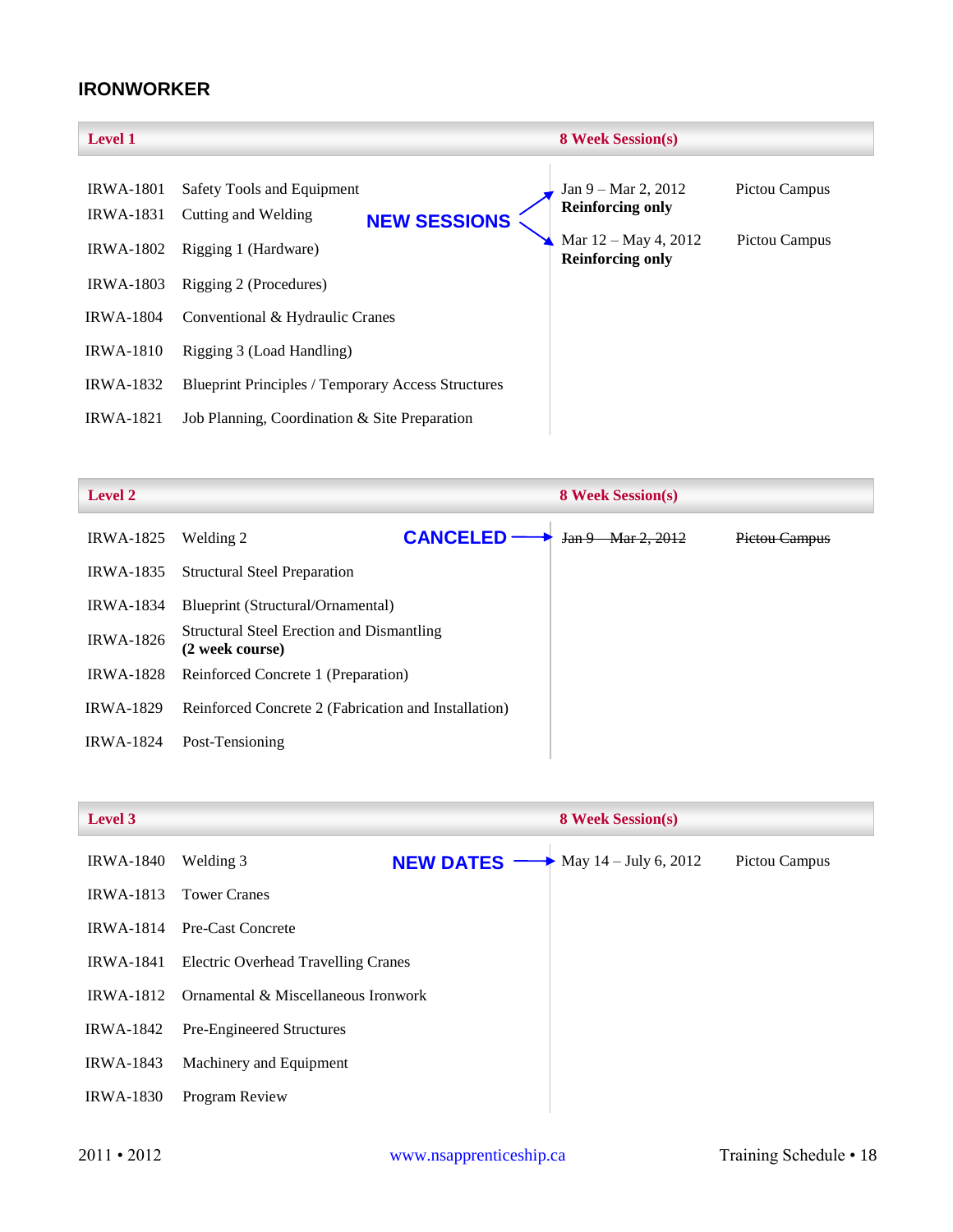## <span id="page-19-0"></span>**MACHINIST**

#### **Online Courses**

Various Machinist courses are available online at NSCC's Virtual Campus. For details, visit the Virtual Campus website: [www.apprenticeship.nscc.ca](http://www.apprenticeship.nscc.ca/)

| <b>Level 2</b>   |                                                              | <b>4 Week Session(s)</b>        |           |  |
|------------------|--------------------------------------------------------------|---------------------------------|-----------|--|
| <b>MCHA-1828</b> | Mechanical Fasteners / Power Transmission and<br>Lubrication | Jan $16 - \text{Feb } 10, 2012$ | IT Campus |  |
|                  | MCHA-1813 Advanced Lathe Operations                          |                                 |           |  |
|                  | MCHA-1814 Vertical Milling Machine Operations                |                                 |           |  |
| MCHA-1841        | <b>Specialty Machinable Materials</b>                        |                                 |           |  |

## <span id="page-19-1"></span>**MATH REFRESHER**

| <b>Sessions</b>                                      | <b>Multiple Week Session(s)</b> |                            |                  |
|------------------------------------------------------|---------------------------------|----------------------------|------------------|
| Tuesday & Thursday Evenings, 6<br><del>9:00 pm</del> | <b>Fall Session</b>             | <b>Starts Oct 18, 2011</b> | <b>IT Campus</b> |
| <b>CANCELED</b>                                      | <b>Winter Session</b>           | Starts Feb 7, 2012         | Kingstec Campus  |
|                                                      | Marconi Campus                  |                            |                  |
|                                                      |                                 |                            | Pictou Campus    |

## <span id="page-19-2"></span>**METAL FABRICATOR (FITTER)**

<span id="page-19-3"></span>

| Level 1 – Metal Fabricator (Fitter)/Welder | <b>8 Week Session(s)</b>                        |                                |                       |
|--------------------------------------------|-------------------------------------------------|--------------------------------|-----------------------|
| WDFA-1830                                  | <b>CANCELLED</b><br>Safety, Tools and Equipment | Oct 24 Dec 16, 2014            | <b>Akerley Campus</b> |
| WDFA-1831                                  | Material Handling                               | Jan $9 - \text{Mar } 2$ , 2012 | <b>Akerley Campus</b> |
| WDFA-1832                                  | Introduction to Welding / Oxy-Fuel              |                                |                       |
| WDFA-1833                                  | Welding Processes 1 (SMAW)                      |                                |                       |
| WDFA-1834                                  | Welding Processes 2 (Semi-Automatic)            |                                |                       |
| WDFA-1835                                  | Drawings / Trade Practice                       |                                |                       |
| WDFA-1836                                  | Layout and Fitting (2 week course)              |                                |                       |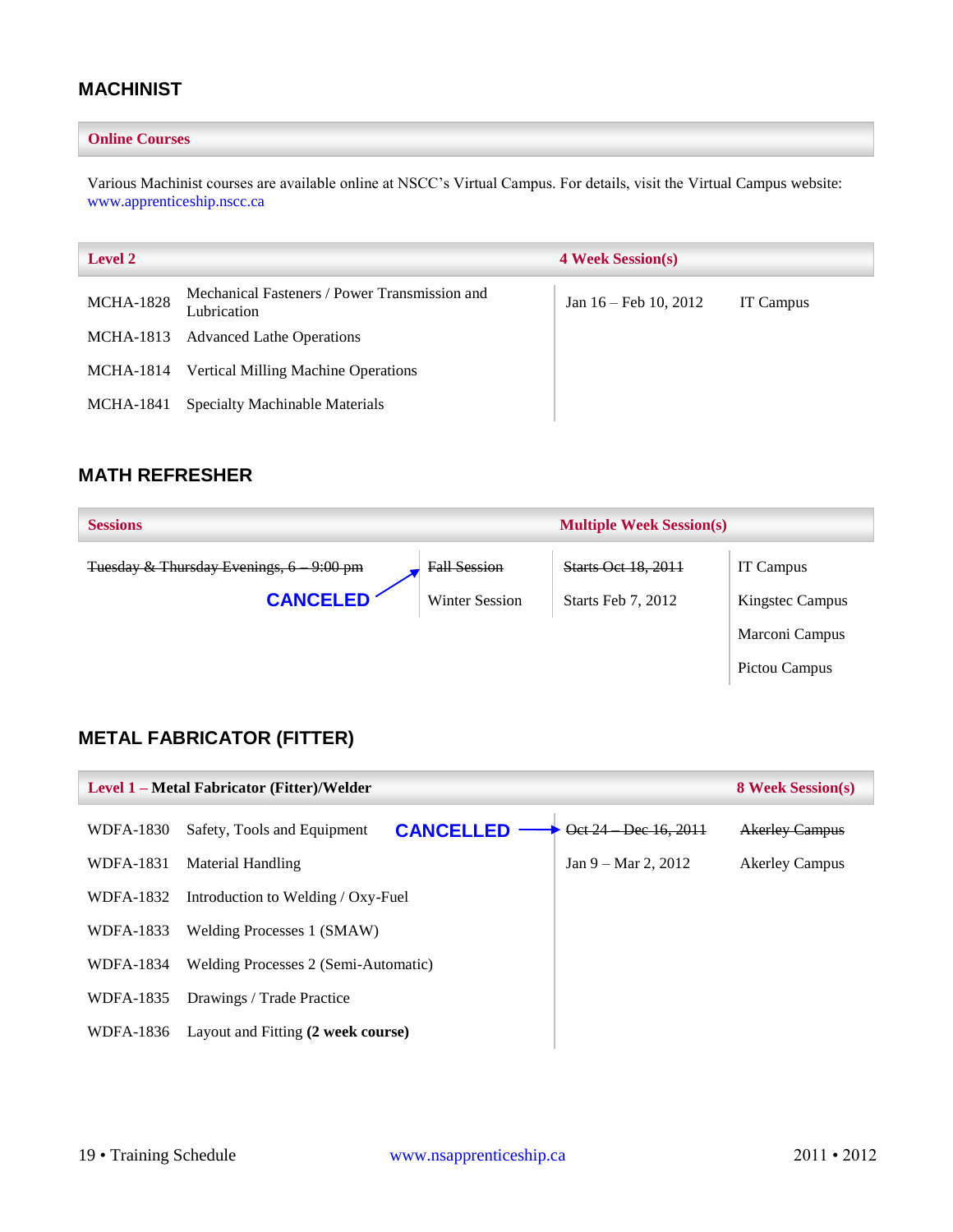## **METAL FABRICATOR (FITTER) / WELDER continued…**

|                  | <b>Level 2 – Metal Fabricator (Fitter) ONLY</b> |                                                           | <b>7 Week Session(s)</b> |                       |
|------------------|-------------------------------------------------|-----------------------------------------------------------|--------------------------|-----------------------|
| <b>WDFA-1837</b> | Drawings 2                                      | <b>NEW SESSION</b> $\longrightarrow$ Oct 24 – Dec 9, 2011 |                          | <b>Akerley Campus</b> |
| <b>WDFA-1838</b> | Shop Equipment                                  | <b>CANCELLED</b>                                          | Mar 12 Apr 27, 2012      | <b>Akerley Campus</b> |
| WDFA-1839        | Layout 2 (2 week course)                        |                                                           |                          |                       |
| WDFA-1840        | Fabrication (2 week course)                     |                                                           |                          |                       |
| WDFA-1841        | <b>Cutting Processes</b>                        |                                                           |                          |                       |
|                  |                                                 |                                                           |                          |                       |

| <b>Level 2 – Welder ONLY</b> | <b>7 Week Session(s)</b> |
|------------------------------|--------------------------|
|                              |                          |

For information about Welder Level 2 training, see the entry for **[Welder](#page-31-0)**.

| <b>Level 3 – Metal Fabricator (Fitter) ONLY</b> |                                        | 5 Weeks            | <b>Akerley Campus</b>   |                       |
|-------------------------------------------------|----------------------------------------|--------------------|-------------------------|-----------------------|
| WDFA-1842 Drawings 3                            |                                        |                    | May 7 – June 8, 2012    | <b>Akerley Campus</b> |
| WDFA-1843                                       | Fitting and Assembly 1 (2 week course) |                    | Mar $12 -$ Apr 13, 2012 | <b>Akerley Campus</b> |
| WDFA-1846                                       | Metallurgy                             | <b>NEW SESSION</b> |                         |                       |
| <b>WDFA-1844</b>                                | Layout 3                               |                    |                         |                       |

| <b>Level 3 – Welder ONLY</b>                                             | <b>7 Week Session(s)</b> |                        |                       |
|--------------------------------------------------------------------------|--------------------------|------------------------|-----------------------|
| For information about Welder Level 3 training, see the entry for Welder. |                          |                        |                       |
| <b>Old Level 4 Metal Fabricator (Fitter) ONLY</b>                        | <b>6 Weeks</b>           | Nov $7 - Dec 16, 2011$ | <b>Akerley Campus</b> |

## <span id="page-20-0"></span>**MOTOR VEHICLE BODY REPAIRER (METAL & PAINT)**

| <b>Level 1</b>    |                              |                         | <b>5 Week Session(s)</b> |                        |
|-------------------|------------------------------|-------------------------|--------------------------|------------------------|
| MVBA 0801         | Shop and Safety              |                         | Apr $30 -$ June 1, 2012  | <b>Akerley Campus</b>  |
|                   | MVBA 1802 Auto Body Welding  |                         |                          |                        |
| <b>MVBA</b> 1803  | <b>Vehicle Construction</b>  |                         |                          |                        |
|                   | MVBA 1828 Metal Working      |                         |                          |                        |
| MVBA1805          | <b>Auto Body Preparation</b> |                         |                          |                        |
| $2011 \cdot 2012$ |                              | www.nsapprenticeship.ca |                          | Training Schedule • 20 |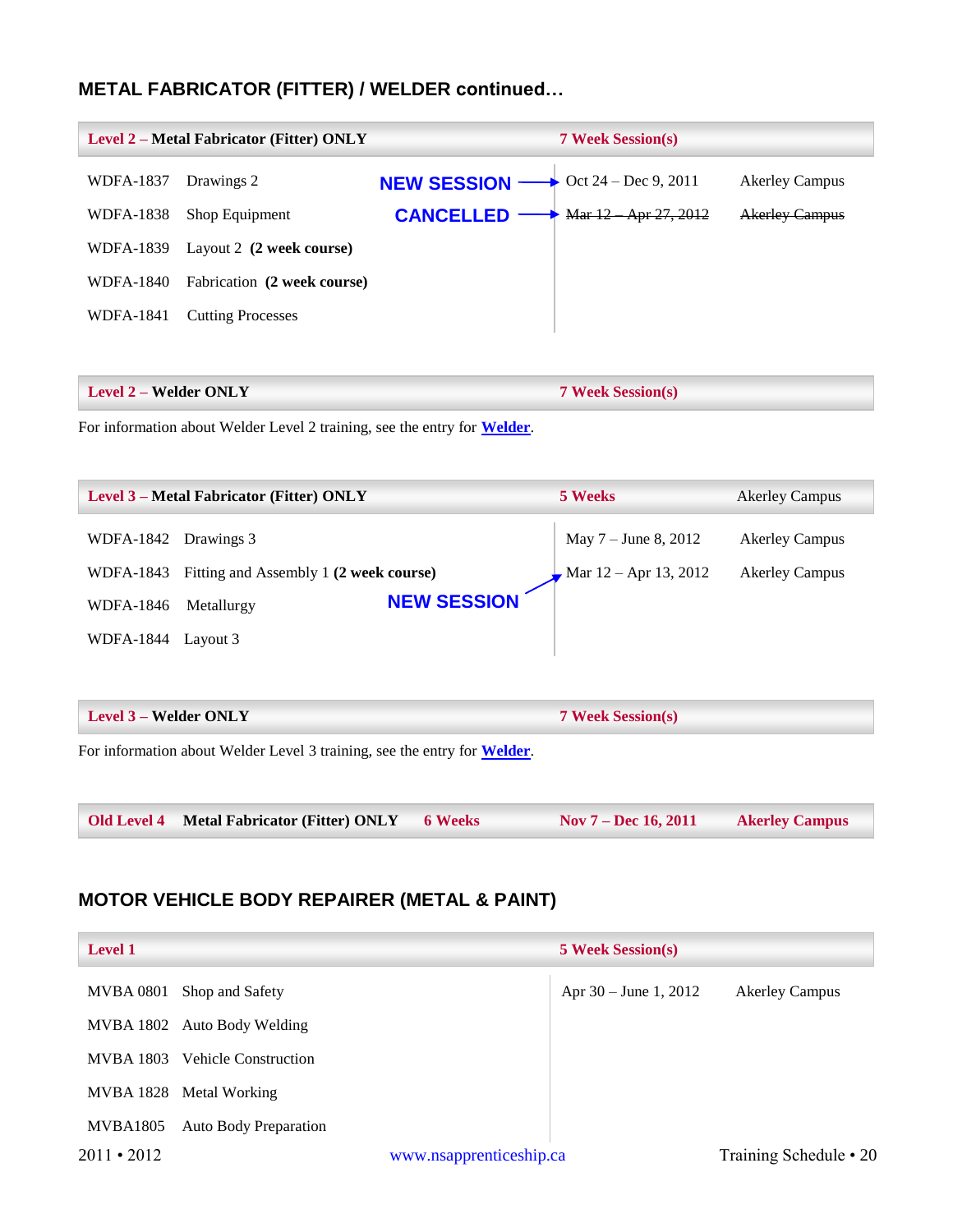## **MOTOR VEHICLE BODY REPAIRER (METAL & PAINT) continued…**

| <b>Level 2</b> |                                                          | <b>4 Week Session(s)</b>                      |  |  |
|----------------|----------------------------------------------------------|-----------------------------------------------|--|--|
|                | MVBA-1817 Plastics and Aluminum Repair                   | June 4 June 29, 2012<br><b>Akerley Campus</b> |  |  |
|                | MVBA-1818 Corrosion Protection / Electrical Fundamentals |                                               |  |  |
|                | MVBA-1819 Primer Application and Parts Edging            | <b>CANCELLED</b>                              |  |  |
| MVBA-1820      | <b>Stationary and Moveable Glass</b>                     |                                               |  |  |

| <b>Group D</b>        |                                    |                                                           | <b>4 Week Session(s)</b> |                       |  |
|-----------------------|------------------------------------|-----------------------------------------------------------|--------------------------|-----------------------|--|
|                       | MVBA-1814 Unitized Body Repair     | <b>NEW DATES</b> $\longrightarrow$ Apr 30 - June 01, 2012 |                          | <b>Akerley Campus</b> |  |
|                       | MVBA-1815 Estimating and Appraisal |                                                           |                          |                       |  |
| MVBA-1809 Refinishing |                                    |                                                           |                          |                       |  |
|                       | MVBA-1830 Program Review           |                                                           |                          |                       |  |

## <span id="page-21-0"></span>**OIL HEAT SYSTEM TECHNICIAN**

#### **Online Courses**

Various Oil Heat System Technician courses are available online at NSCC's Virtual Campus. For details, visit the Virtual Campus website: [www.apprenticeship.nscc.ca](http://www.apprenticeship.nscc.ca/)

| <b>Group A</b>         |                                                              |                  | <b>6 Week Session(s)</b> |                       |
|------------------------|--------------------------------------------------------------|------------------|--------------------------|-----------------------|
|                        | <b>OBMA 0801</b> Fundamental Skills                          | <b>CANCELLED</b> | Jan 9 Feb 17, 2012       | <b>Akerley Campus</b> |
|                        | OBMA 0802 Tools & Equipment / Soldering, Flaring & Threading |                  |                          |                       |
| OBMA 1815 Fuel Storage |                                                              |                  |                          |                       |
|                        | <b>OBMA 1816</b> Fuel Delivery Systems                       |                  |                          |                       |
|                        | <b>OBMA 1817</b> Planned Maintenance / Trade Practice        |                  |                          |                       |
|                        | OBMA 1804 Combustion $& Air$ Handling                        |                  |                          |                       |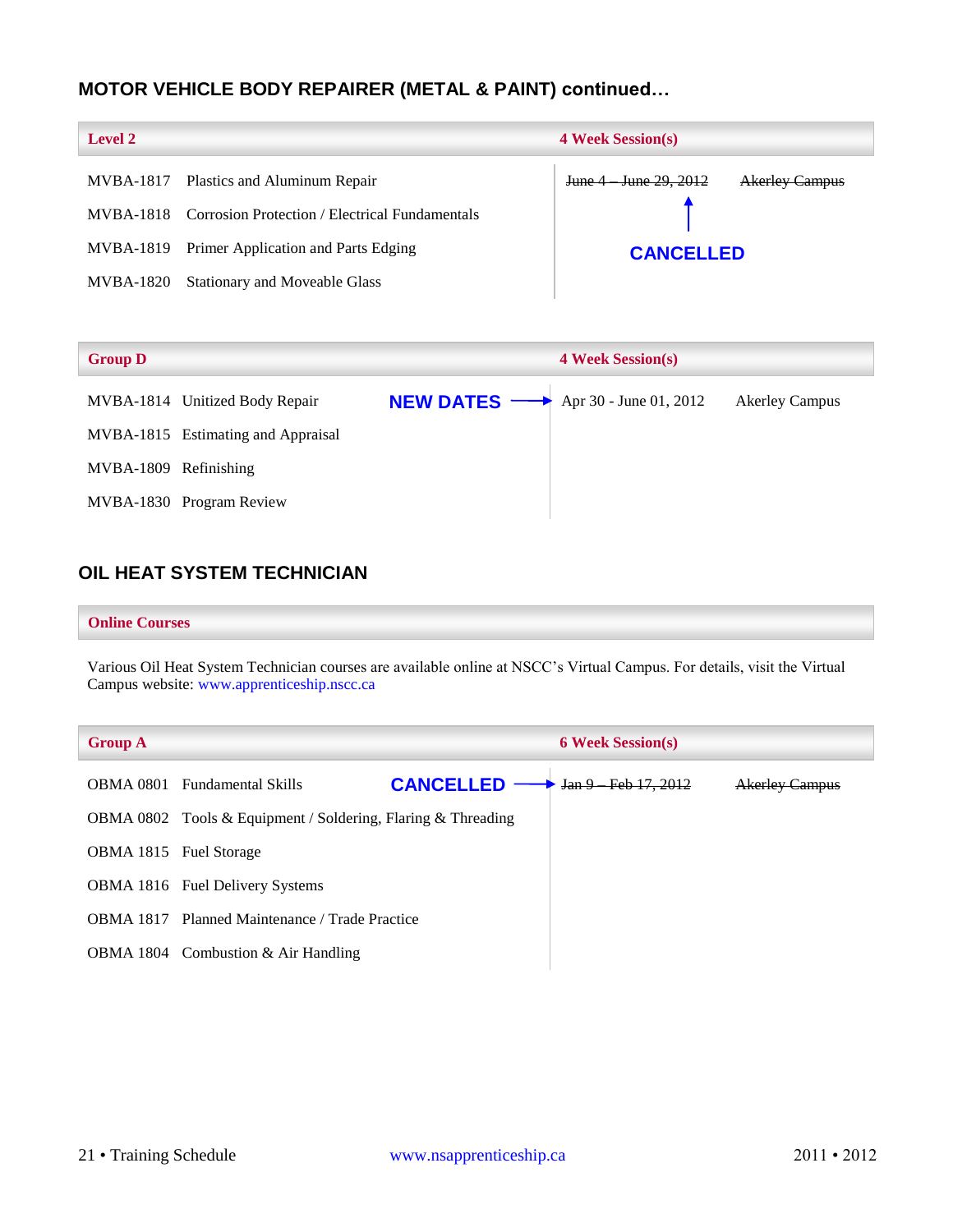## **OIL HEAT SYSTEM TECHNICIAN continued…**

| <b>Group B</b>   |                                                                       | <b>5 Week Session(s)</b>        |                       |
|------------------|-----------------------------------------------------------------------|---------------------------------|-----------------------|
|                  | <b>OBMA 1805</b> Electricity 1 (Principles of Electricity)            | Feb $27 - \text{Mar } 30, 2012$ | <b>Akerley Campus</b> |
| <b>OBMA 1806</b> | Electricity 2 (Ignition Systems, Electrical Devices $\&$<br>Switches) |                                 |                       |
|                  | OBMA 1818 Electricity 3 (Electronics & Solid State) / Motors          |                                 |                       |
|                  | OBMA 1807 Controls & Wiring                                           |                                 |                       |
| <b>OBMA 1809</b> | Combustion Chambers / Chimneys, Venting & Draft<br>Control            |                                 |                       |

| <b>Group C</b> |                                                           | <b>6 Week Session(s)</b> |                       |
|----------------|-----------------------------------------------------------|--------------------------|-----------------------|
|                | <b>OBMA 1810</b> Hydronic Heating Systems                 | Apr 10 – May 18, 2012    | <b>Akerley Campus</b> |
|                | <b>OBMA 1811</b> Warm Air Furnaces / Steam Systems        |                          |                       |
|                | <b>OBMA 1812</b> Domestic Hot Water Heaters / Zoning      |                          |                       |
|                | OBMA 1819 House as a System / Retrofit                    |                          |                       |
|                | OBMA 1808 Specialized Systems / Service & Troubleshooting |                          |                       |
|                | <b>OBMA 1820</b> Program Review                           |                          |                       |
|                |                                                           |                          |                       |

## <span id="page-22-0"></span>**PLUMBER**

#### **Online Courses**

Various Plumber courses are available online at NSCC's Virtual Campus. For details, visit the Virtual Campus website: [www.apprenticeship.nscc.ca](http://www.apprenticeship.nscc.ca/)

| <b>Group A</b>  |                                                               | <b>7 Week Session(s)</b> |                       |
|-----------------|---------------------------------------------------------------|--------------------------|-----------------------|
| PLGA0802        | Safety / Tools $&$ Equipment                                  | Mar $26 -$ May 11, 2012  | <b>Akerley Campus</b> |
| <b>PLGA0801</b> | Blueprint Reading & Interpretation 1 (Basic /<br>Residential) |                          |                       |
| PLGA1810        | Pipe, Fittings & Piping Assembly 1A (Ferrous)                 |                          |                       |
| PLGA1811        | Pipe, Fittings & Piping Assembly 1B (Non-Ferrous)             |                          |                       |
| <b>PLGA1820</b> | Drainage & Venting Systems 1A (Residential)                   |                          |                       |
| <b>PLGA1821</b> | Drainage & Venting Systems 1B (Residential)                   |                          |                       |
| <b>PLGA1822</b> | Water Supply 1 (Water Service / Rough-In)                     |                          |                       |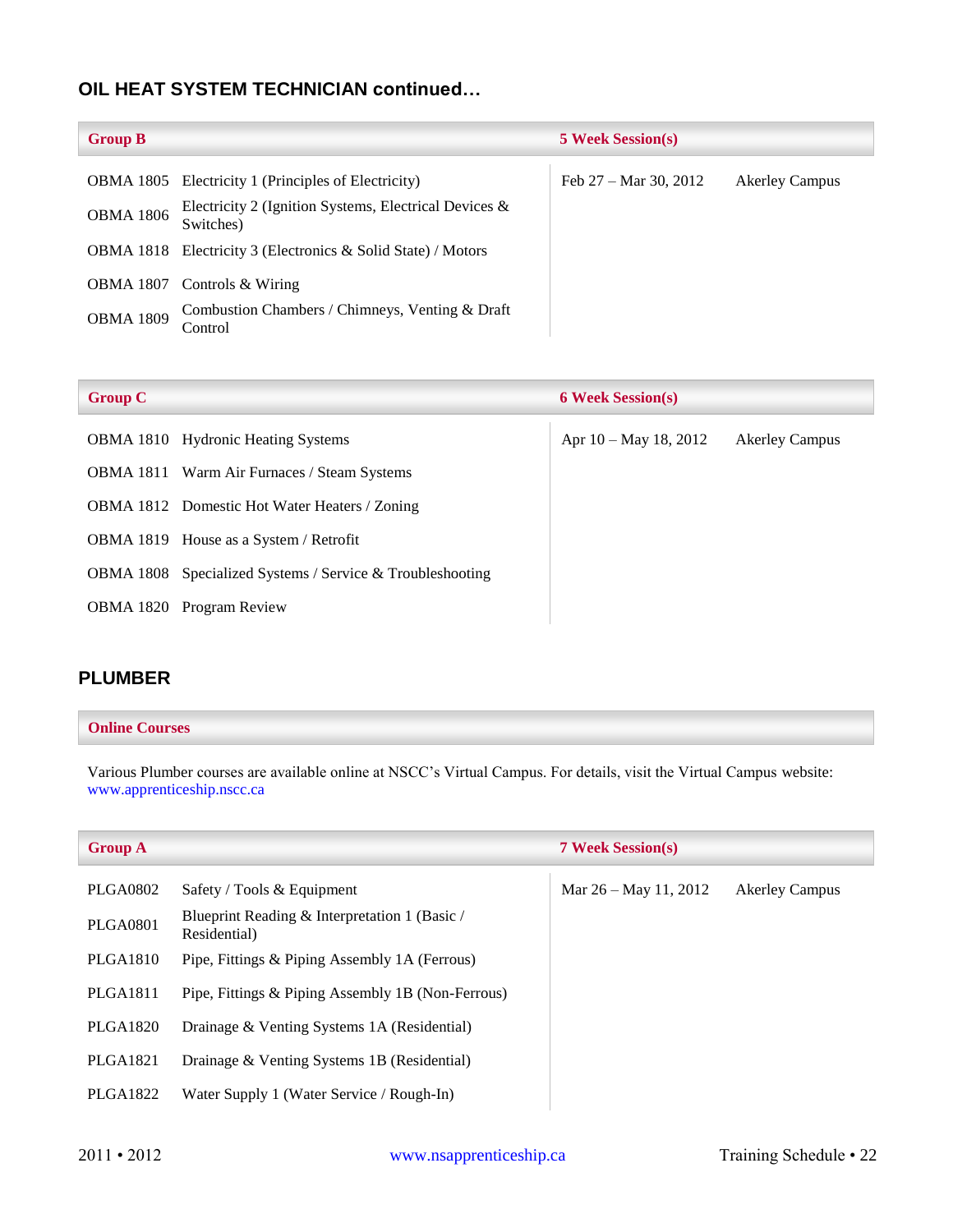### **PLUMBER continued…**

| <b>Group B</b>  |                                                                             | <b>6 Week Session(s)</b>        |                       |
|-----------------|-----------------------------------------------------------------------------|---------------------------------|-----------------------|
| <b>PLGA1804</b> | Blueprint Reading & Interpretation 2 (Advanced<br>Residential / Commercial) | Sept 19 – Oct 28, 2011          | <b>Akerley Campus</b> |
| PLGA1835        | <b>Basic Electricity</b><br><b>NEW SESSION</b>                              | • May 22 – June 29, 2012        | <b>Akerley Campus</b> |
| <b>PLGA1808</b> | Hydronic Heating 1 (Basic)                                                  | May $22 -$ June 29, 2012        | <b>Akerley Campus</b> |
| <b>PLGA1836</b> | Drainage & Venting Systems 2A (Storm Systems) /<br>Soldering & Brazing      | Jan $23 - \text{Mar } 2$ , 2012 | Kingstec Campus       |
| <b>PLGA1837</b> | Specialty Piping Applications / Pipe, Fittings & Piping<br>Assembly 2       |                                 |                       |
| PLGA1825        | Drainage & Venting Systems 2B (Commercial Drainage)                         |                                 |                       |

| <b>Group C</b>  |                                                                   | <b>5 Week Session(s)</b> |                       |
|-----------------|-------------------------------------------------------------------|--------------------------|-----------------------|
| PLGA1823        | Water Supply 2 (Hot Water Storage Tanks & Heaters)                | Nov $14 - Dec 16, 2011$  | <b>Akerley Campus</b> |
| PLGA1834        | Drainage & Venting Systems 2C (Commercial Venting)                | Jan 23 – Feb 24, 2012    | <b>Akerley Campus</b> |
| <b>PLGA1807</b> | Blueprint Reading & Interpretation 3 (Commercial /<br>Industrial) | Apr 10 – May 11, 2012    | <b>Akerley Campus</b> |
| <b>PLGA1809</b> | Hydronic Heating 2 (Advanced)                                     | Jan $09$ – Feb 10, 2012  | Marconi Campus        |
| PLGA1843        | Gas Piping 1 (Low Pressure)                                       |                          |                       |
|                 |                                                                   | <b>NEW DATES</b>         |                       |

| Group D |  |
|---------|--|
|---------|--|

**Group D 7 Week Session(s)**

**NEW DATES**

| PLGA1839 Rural Water Supply / Rural Waste | $\vert$ Mar 12 – Apr 27, 2012 Kingstec Campus |  |
|-------------------------------------------|-----------------------------------------------|--|
|                                           |                                               |  |

PLGA1840 Specialty Plumbing Applications

PLGA1842 Cross Connection Control

PLGA1828 Drainage & Venting Systems 3 (Commercial / Industrial)

PLGA1838 Water Supply 3 (Water Softeners & Conditioning)

- PLGA1841 Gas Piping 2 (High Pressure)
- PLGA1844 Program Review

| Sept 26 – Nov 10, 2011 | <b>Akerley Campus</b> |
|------------------------|-----------------------|
| Jan 16 – Mar 2, 2012   | <b>Akerley Campus</b> |
| Mar 12 – Apr 27, 2012  | Kingstec Campus       |
| Feb 20 - Apr 06, 2012  | Marconi Campus        |

## <span id="page-23-0"></span>**POWER ENGINEER**

#### **Online Courses**

Various Power Engineer courses are available online at NSCC's Virtual Campus. For details, visit the Virtual Campus website: [www.apprenticeship.nscc.ca](http://www.apprenticeship.nscc.ca/)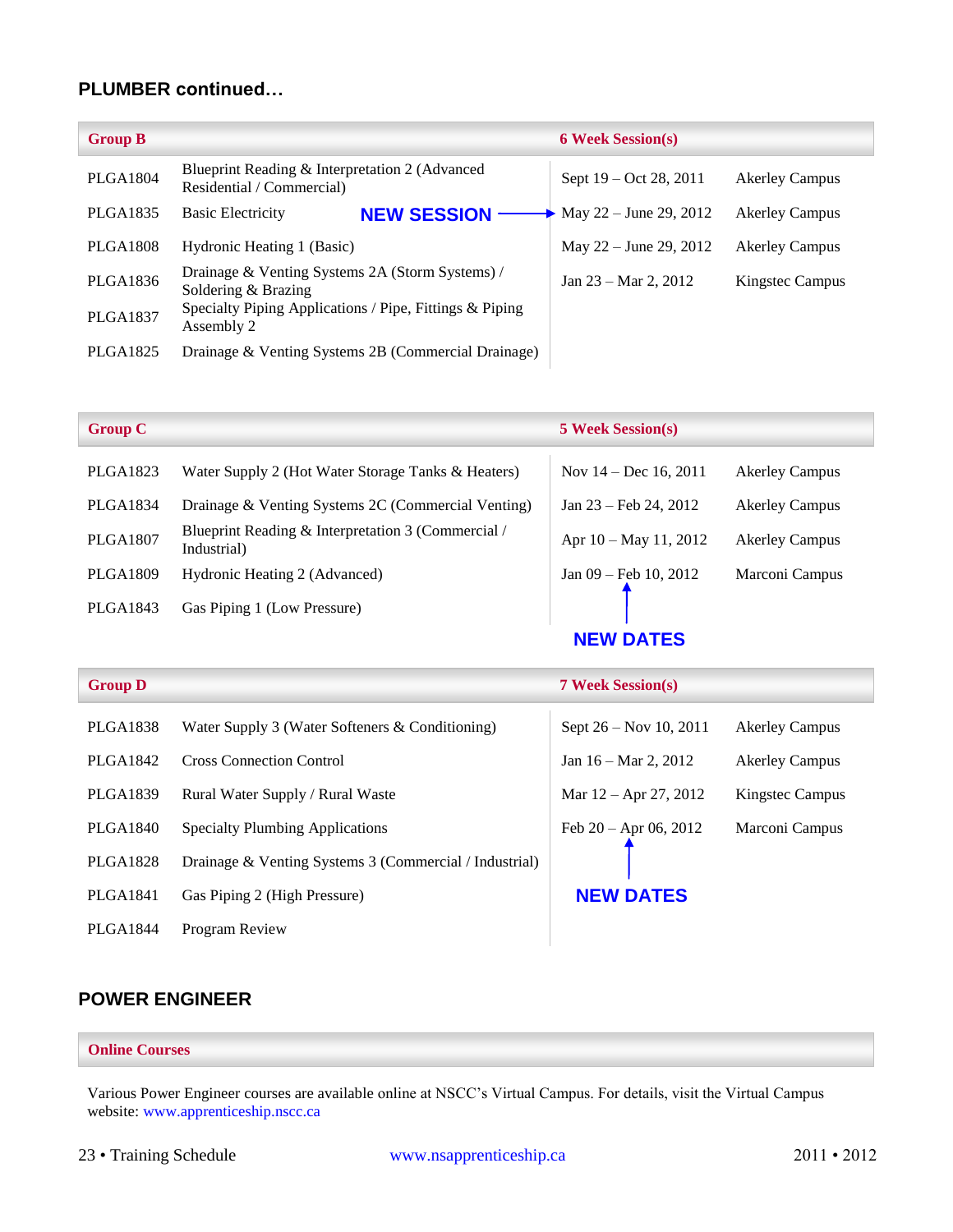## **POWER ENGINEER continued…**

| $2-A1$           |                               | <b>3 Week Session(s)</b> |                       |
|------------------|-------------------------------|--------------------------|-----------------------|
| <b>PESC 1801</b> | <b>Industrial Legislation</b> | Sept 12 – Sept 30, 2011  | <b>Akerley Campus</b> |
| <b>PESC 1802</b> | <b>Applied Mechanics</b>      |                          |                       |
|                  |                               |                          |                       |
| $2 - A2$         |                               | <b>3 Week Session(s)</b> |                       |
| <b>PESC 1803</b> | Thermodynamics                | Nov $14 - Dec 2, 2011$   | <b>Akerley Campus</b> |
| <b>PESC 1804</b> | Metallurgy                    |                          |                       |
|                  |                               |                          |                       |
| $2-A3$           |                               | <b>3 Week Session(s)</b> |                       |
| <b>PESC 1805</b> | <b>Boilers</b>                | Jan $9 -$ Jan $27, 2012$ | <b>Akerley Campus</b> |
| <b>PESC 1806</b> | Pumps and Water Treatment     |                          |                       |
|                  |                               |                          |                       |
|                  |                               |                          |                       |

| $2 - B1$         |                                            | <b>3 Week Session(s)</b>       |                |
|------------------|--------------------------------------------|--------------------------------|----------------|
| <b>PESC 1807</b> | Heat Engines and Prime Movers              | Feb $20 - \text{Mar } 9, 2012$ | Akerley Campus |
| <b>PESC 1808</b> | Lubrication, Piping and Mechanical Drawing |                                |                |

| $2 - B2$         |                                                 | <b>3 Week Session(s)</b> |                       |
|------------------|-------------------------------------------------|--------------------------|-----------------------|
|                  | PESC 1809 Plant Systems and Instrumentation     | Apr $2 -$ Apr 20, 2012   | <b>Akerley Campus</b> |
| <b>PESC 1810</b> | Fuels and Combustion and Environment Protection |                          |                       |

| $2 - B3$ |                                         | <b>3 Week Session(s)</b>               |  |
|----------|-----------------------------------------|----------------------------------------|--|
|          | PESC 1811 Electro-technology            | May $22 -$ June 8, 2012 Akerley Campus |  |
|          | PESC 1812 Compression and Refrigeration |                                        |  |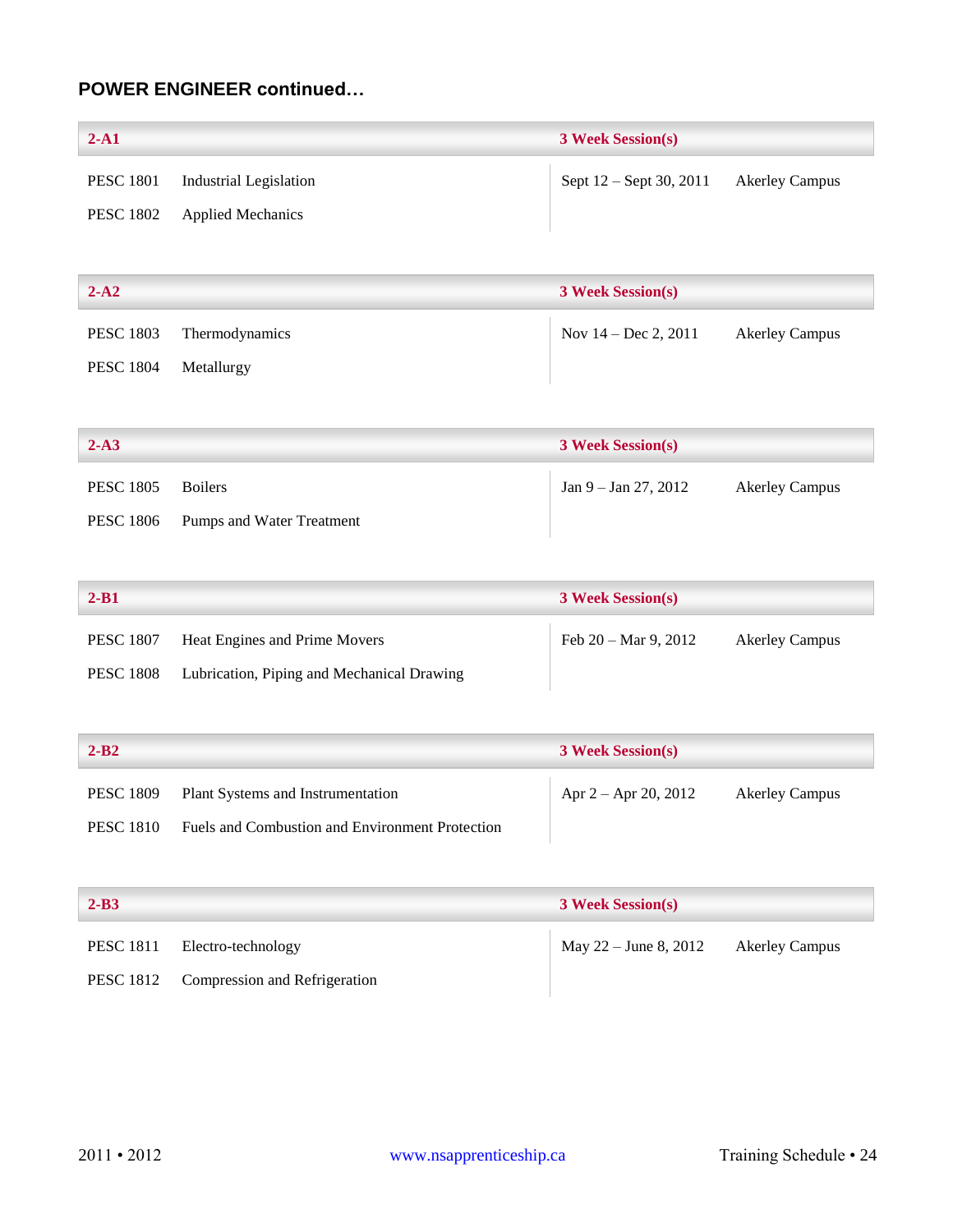## <span id="page-25-0"></span>**POWERLINE TECHNICIAN**

| <b>Level 3</b>   |                                              | <b>5 Week Session(s)</b> |           |
|------------------|----------------------------------------------|--------------------------|-----------|
| <b>PLTA 1812</b> | <b>Transformers</b>                          | Feb 27 – Mar 30, 2012    | IT Campus |
| <b>PLTA 1813</b> | Underground Systems & Environmental Protocol | Apr 10 – May 11, 2012    | IT Campus |
| PLTA 1814        | Polyphase Generation                         |                          |           |
| <b>PLTA 1815</b> | Three-Phase Systems                          |                          |           |
| <b>PLTA 1816</b> | <b>Transformer Banking</b>                   |                          |           |

| <b>Level 4</b>   |                                | <b>4 Week Session(s)</b>         |           |
|------------------|--------------------------------|----------------------------------|-----------|
| <b>PLTA 1817</b> | Three-Phase Equipment          | Jan 23 – Feb 17, 2012            | IT Campus |
| <b>PLTA 1818</b> | Substation & System Protection | May 22 – June 15, 2012 IT Campus |           |
| <b>PLTA 1819</b> | Three-Phase Metering           |                                  |           |
| <b>PLTA 1821</b> | Program Review                 | <b>NEW DATES</b>                 |           |

## <span id="page-25-1"></span>**REFRIGERATION AND A/C MECHANIC**

| <b>Level 1</b>   |                                                               | <b>6 Week Session(s)</b> |                          |
|------------------|---------------------------------------------------------------|--------------------------|--------------------------|
| RACA-1831        | Safety / Tools and Equipment                                  | Nov $7 - Dec 16, 2011$   | <b>Waterfront Campus</b> |
|                  | RACA-1832 Refrigeration Fundamentals                          |                          |                          |
| <b>RACA-1833</b> | Air Conditioners, Refrigeration and Piping<br>(2 week course) |                          |                          |
| RACA-1834        | Compressors 1 / Ancillary Devices                             |                          |                          |
| RACA-1835        | Electrical Fundamentals / Motors 1                            |                          |                          |

| <b>Level 2</b> |                                            | <b>6 Week Session(s)</b> |                          |
|----------------|--------------------------------------------|--------------------------|--------------------------|
| RACA 1836      | Evaporation                                | Sept 12 – Oct 21, 2011   | <b>Waterfront Campus</b> |
| RACA 1837      | Metering Devices / Flow Controls           |                          |                          |
| RACA 1838      | Compressors 2 / Condensers                 |                          |                          |
| RACA 1839      | AC Installation                            |                          |                          |
|                | RACA 1840 Control Circuits (2 week course) |                          |                          |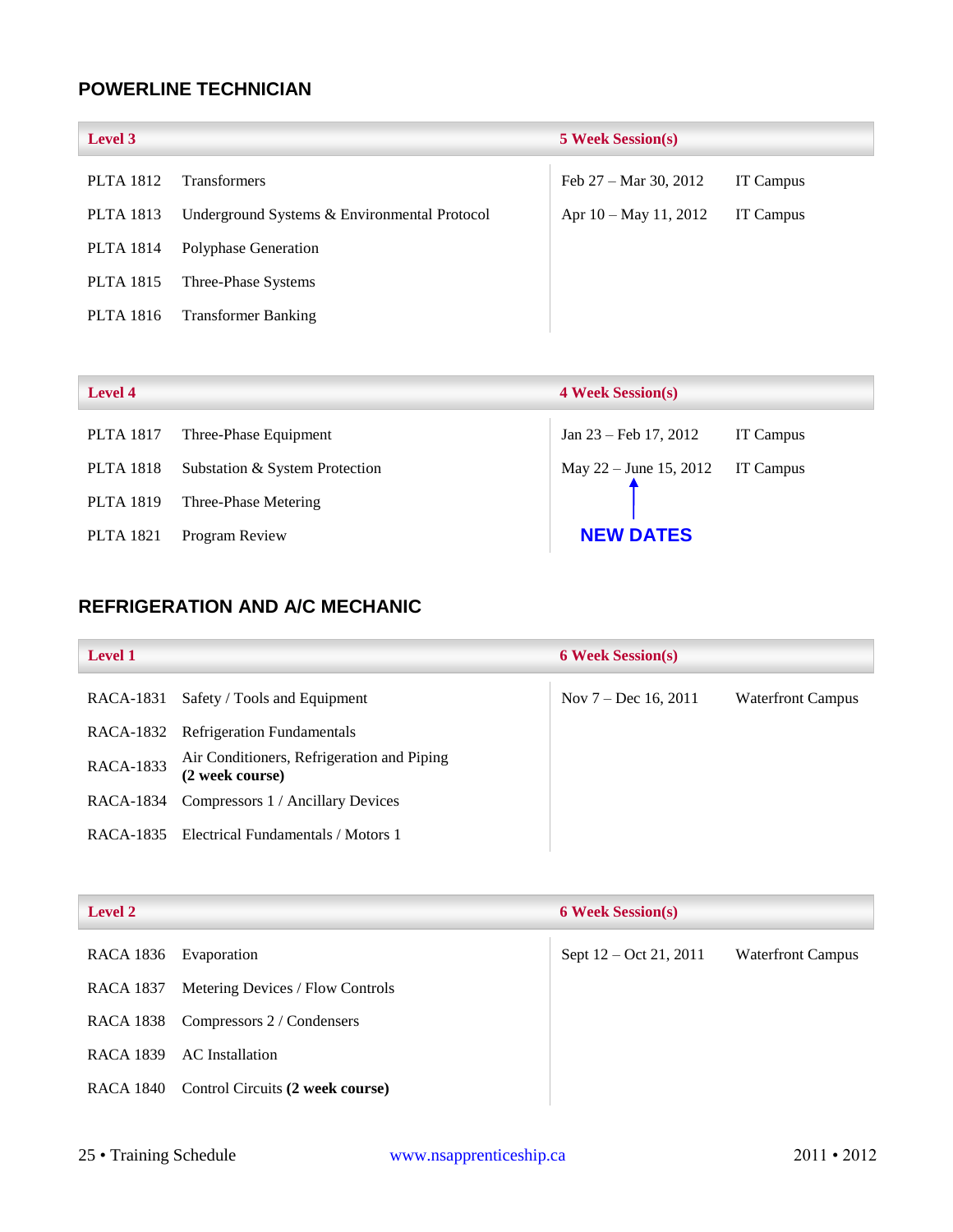## **REFRIGERATION AND A/C MECHANIC continued…**

| <b>Level 3</b>   |                                        | <b>6 Week Session(s)</b>        |                          |
|------------------|----------------------------------------|---------------------------------|--------------------------|
| RACA 1841        | <b>Refrigeration System Design</b>     | Jan $23 - \text{Mar } 2$ , 2012 | <b>Waterfront Campus</b> |
|                  | RACA 1842 Compressor Modulation        | Mar $12 -$ Apr 20, 2012         | <b>Waterfront Campus</b> |
| RACA 1843        | Commercial Refrigeration               |                                 |                          |
| RACA 1844        | Air Conditioning Systems               |                                 |                          |
| <b>RACA 1845</b> | <b>Heat Pumps</b>                      |                                 |                          |
| RACA 1846        | <b>Troubleshooting Control Systems</b> |                                 |                          |

| <b>Level 4</b>   |                                    | <b>6 Week Session(s)</b> |                          |
|------------------|------------------------------------|--------------------------|--------------------------|
| <b>RACA 1847</b> | AC System Design                   | Apr $30 -$ June 8, 2012  | <b>Waterfront Campus</b> |
| <b>RACA 1848</b> | Duct Systems                       |                          |                          |
| RACA 1849        | <b>Heating Systems</b>             |                          |                          |
| RACA 1852        | <b>Industrial Systems</b>          |                          |                          |
| <b>RACA 1851</b> | Troubleshooting / Job Coordination |                          |                          |
| <b>RACA 1827</b> | Program Review                     |                          |                          |

## <span id="page-26-0"></span>**REFRIGERATION PLANT OPERATOR**

#### **Online Courses**

Various Refrigeration Plant Operator courses are available online at NSCC's Virtual Campus. For details, visit the Virtual Campus website: [www.apprenticeship.nscc.ca](http://www.apprenticeship.nscc.ca/)

## <span id="page-26-1"></span>**RESTORATION STONE MASON**

| <b>Group B</b> | <b>7 Week Session(s)</b> |
|----------------|--------------------------|
|----------------|--------------------------|

For information about Restoration Stone Mason Group B training, see the entry for **[Bricklayer / Restoration Stone Mason.](#page-10-0)**

## <span id="page-26-2"></span>**ROOFER**

| Level 1 6 Weeks | Apr $2 - May11$ , 2012 | <b>Waterfront Campus</b> |
|-----------------|------------------------|--------------------------|
|-----------------|------------------------|--------------------------|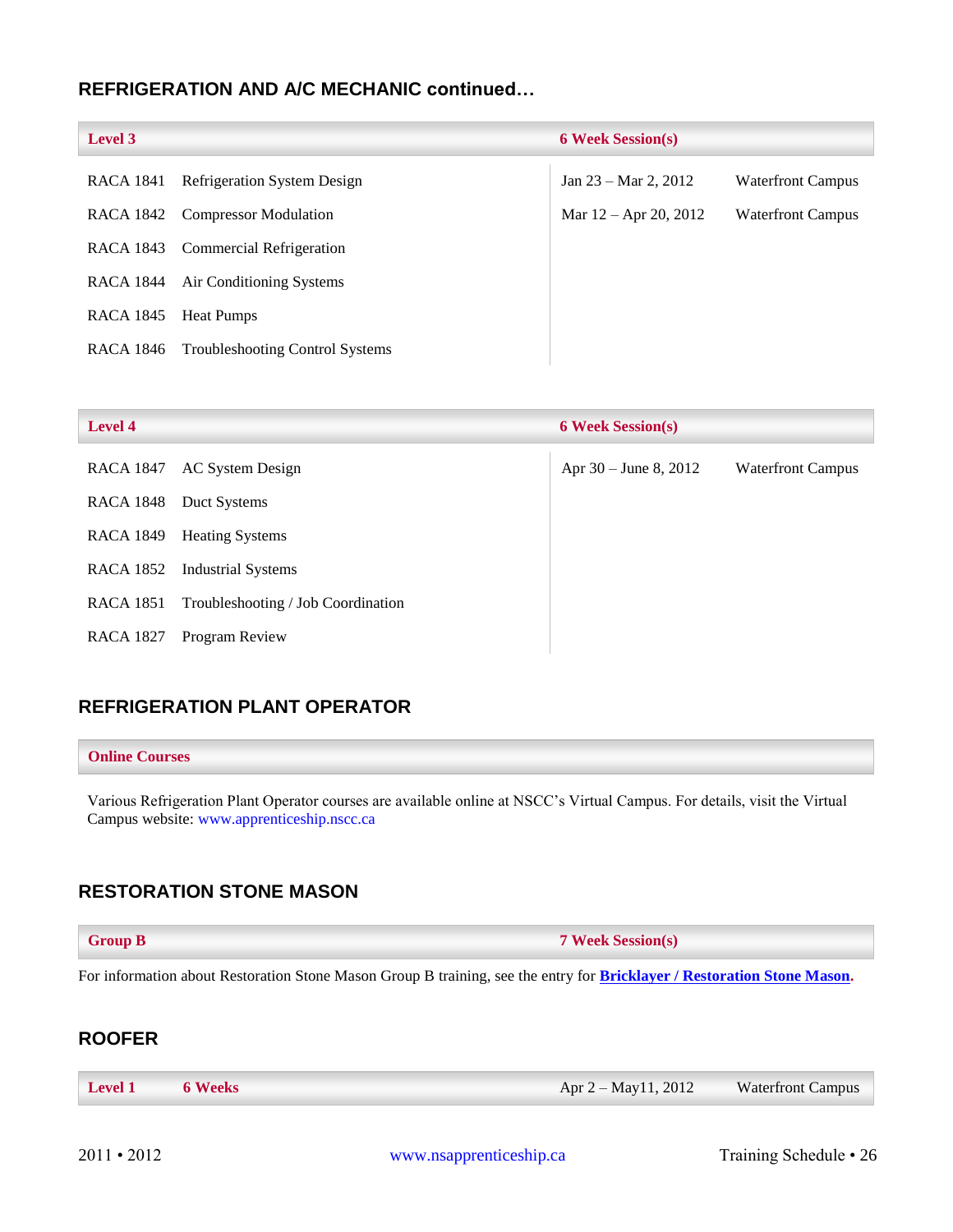## <span id="page-27-0"></span>**SHEET METAL WORKER**

| <b>Level 1</b>   |                                    | <b>8 Week Session(s)</b> |                       |
|------------------|------------------------------------|--------------------------|-----------------------|
|                  | SMWA 1824 Safety/Elevating Devices | Oct $24 - Dec 16, 2011$  | <b>Akerley Campus</b> |
| <b>SMWA 1850</b> | Tools and Equipment                |                          |                       |
| <b>SMWA 1854</b> | <b>Trade Practice</b>              |                          |                       |
| <b>SMWA 1827</b> | Welding 1                          |                          |                       |
|                  | SMWA 1828 Metallurgy and Materials |                          |                       |
| SMWA 1829        | <b>Fabrication Fundamentals</b>    |                          |                       |
| <b>SMWA 1830</b> | Basic Layout                       |                          |                       |
| SMWA 1831        | Pattern Development 1 and Layout   |                          |                       |

| <b>Level 2</b>   |                                                 | <b>6 Week Session(s)</b> |                       |
|------------------|-------------------------------------------------|--------------------------|-----------------------|
| SMWA 1832        | Blueprint 1                                     | Jan 16 – Feb 24 2012     | <b>Akerley Campus</b> |
|                  | SMWA 1833 Pattern Development 2 (Parallel Line) |                          |                       |
|                  | SMWA 1834 Pattern Development 2 (Radial Line)   |                          |                       |
| SMWA 1835        | Pattern Development 2 (Triangulation)           |                          |                       |
| SMWA 1836        | Welding 2                                       |                          |                       |
| <b>SMWA 1837</b> | Air Handling Systems                            |                          |                       |
|                  |                                                 |                          |                       |

| ev.<br>e |
|----------|
|----------|

| SMWA 1838 Blueprint 2 |                                             |
|-----------------------|---------------------------------------------|
| SMWA 1839             | Pattern Development 3 (Parallel Line)       |
| SMWA 1840             | Pattern Development 3 (Radial Line)         |
| SMWA 1841             | Pattern Development 3 (Triangulation)       |
|                       | SMWA 1842 Duct System Design                |
|                       | SMWA 1843 Breeching and Venting / Welding 3 |

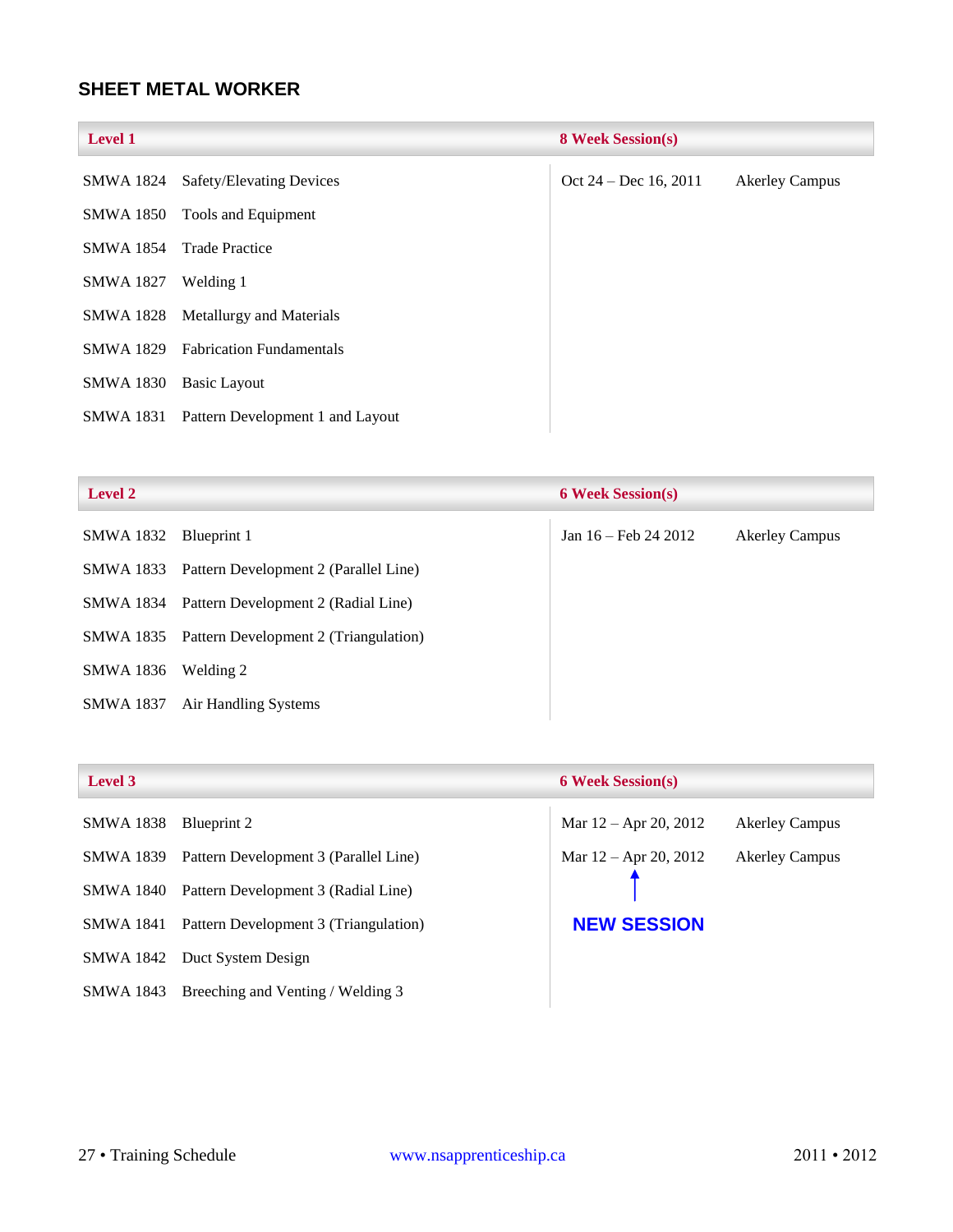## **SHEET METAL WORKER continued…**

| Level 4   |                                                 | <b>6 Week Session(s)</b> |                       |
|-----------|-------------------------------------------------|--------------------------|-----------------------|
|           | SMWA-1844 Material Handling Systems             | May $7 -$ June 15, 2012  | <b>Akerley Campus</b> |
|           | SMWA-1845 System Maintenance                    |                          |                       |
|           | SMWA-1846 Metal Roofing and Architectural Metal |                          |                       |
| SMWA-1847 | Welding 4                                       |                          |                       |
| SMWA-1848 | <b>Special Products</b>                         |                          |                       |
| SMWA-1853 | Program Review                                  |                          |                       |

## <span id="page-28-0"></span>**SPRINKLER SYSTEM INSTALLER**

| <b>Level 1</b> | 8 Weeks | Oct 17 – Dec 9, 2011 | <b>UA Local 56</b> |
|----------------|---------|----------------------|--------------------|
|                |         |                      |                    |
| <b>Level 2</b> | 8 Weeks | Jan 9 – Mar 2, 2012  | <b>UA Local 56</b> |
|                |         |                      |                    |
|                |         |                      |                    |
| Level 3        | 8 Weeks | Mar 12 – May 4, 2012 | <b>UA Local 56</b> |

## <span id="page-28-1"></span>**STEAMFITTER / PIPEFITTER**

| <b>Group A</b>   |                                                               | <b>5 Week Session(s)</b> |                       |
|------------------|---------------------------------------------------------------|--------------------------|-----------------------|
| STMA 0802        | Safety, Tools & Equipment                                     | Sept 19 – Oct 21, 2011   | <b>Akerley Campus</b> |
| <b>STMA 0801</b> | Blueprint Reading & Interpretation 1 (Basic /<br>Residential) | Nov $14 - Dec 16, 2011$  | Marconi Campus        |
| <b>STMA 1810</b> | Pipe, Fittings & Piping Assembly 1A (Ferrous)                 | Sept 26 Oct 28, 2011     | Marconi Campus        |
| <b>STMA 1811</b> | Pipe, Fittings & Piping Assembly 1B (Non-Ferrous)             |                          |                       |
| STMA 1806        | Pipe, Fittings & Piping Assembly 2                            | <b>CANCELLED</b>         |                       |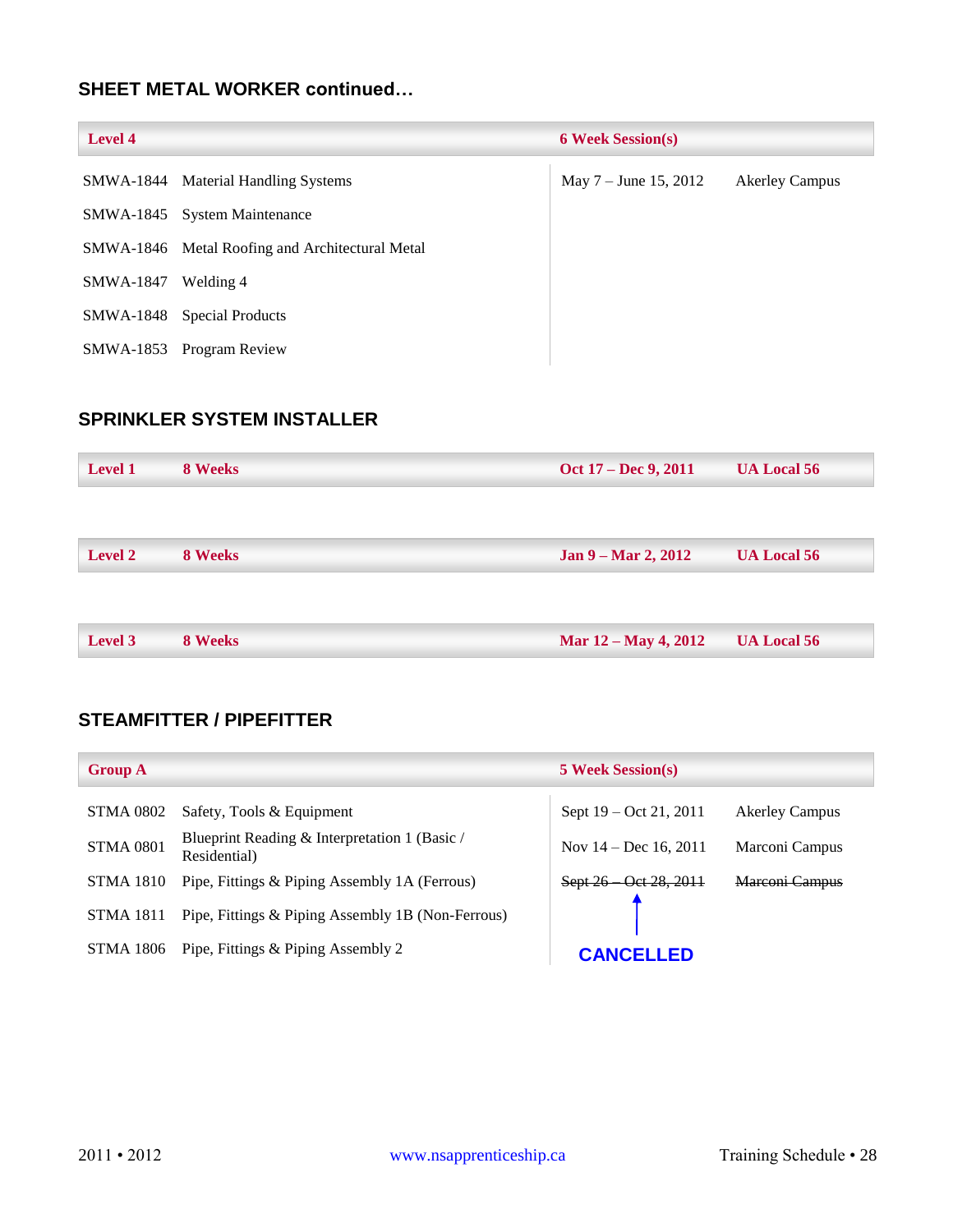## **STEAMFITTER / PIPEFITTER continued…**

| <b>Group B</b>   |                                                                             | <b>6 Week Session(s)</b>      |                       |
|------------------|-----------------------------------------------------------------------------|-------------------------------|-----------------------|
| <b>STMA 1804</b> | Blueprint Reading & Interpretation 2 (Advanced<br>Residential / Commercial) | Oct $31 - Dec 9, 2011$        | <b>Akerley Campus</b> |
| <b>STMA 1808</b> | Hydronic Heating 1 (Residential)                                            | Jan $9 - \text{Feb} 17, 2012$ | <b>Akerley Campus</b> |
| <b>STMA 1849</b> | <b>NEW SESSION</b><br>Introduction to Electricity                           | Sept $19 - Oct 28, 2011$      | Marconi Campus        |
| <b>STMA 1807</b> | Blueprint Reading & Interpretation 3 (Commercial /<br>Industrial)           | Nov $7 - Dec 16, 2011$        | Marconi Campus        |
| <b>STMA 1805</b> | Fuel / Electric Welding & Cutting                                           |                               |                       |
| <b>STMA 1830</b> | <b>Specialty Piping Applications</b>                                        |                               |                       |

| <b>Group C</b>   |                                 | <b>6 Week Session(s)</b>         |                       |
|------------------|---------------------------------|----------------------------------|-----------------------|
| STMA 1809        | Hydronic Heating 2 (Commercial) | Jan $16 - \text{Feb } 24$ , 2012 | <b>Akerley Campus</b> |
| STMA 1848        | Pipe Bending                    | Mar $19 -$ Apr $27, 2012$        | <b>Akerley Campus</b> |
| <b>STMA 1844</b> | Low Pressure Steam              | $Jan 9 - Feb 17, 2012$           | Marconi Campus        |
| <b>STMA 1851</b> | Pipe Template Development       | $Jan 9 - Feb 17, 2012$           | Marconi Campus        |
| STMA 1852        | Pipe Layout & Fabrication       |                                  |                       |
| <b>STMA 1853</b> | Gas Piping 1                    |                                  |                       |

| <b>Group D</b> |                                           |                                                      |  |
|----------------|-------------------------------------------|------------------------------------------------------|--|
|                | STMA 1854 Gas Piping 2                    | NEW SESSION --                                       |  |
|                | STMA 1855 Refrigeration / Instrumentation |                                                      |  |
|                |                                           | STMA 1846 Specialty Steamfitting-Pipefitting Systems |  |
|                |                                           |                                                      |  |

STMA 1856 High Pressure Steam

STMA 1857 Program Review

April 30 – June 15, 2012 Akerley Campus May 7 – June 22, 2012 Akerley Campus Feb 27 – Apr 13, 2012 Marconi Campus STMA 1840 Pumps / Compressors & Hydraulic Systems 1 Feb 27 – Apr 13, 2012 Marconi Campus STMA 1850 Pumps / Compressors & Hydraulic Systems 2 Apr 23 – June 8, 2012 Marconi Campus

**NEW SESSION**

**Group D 7 Week Session(s)**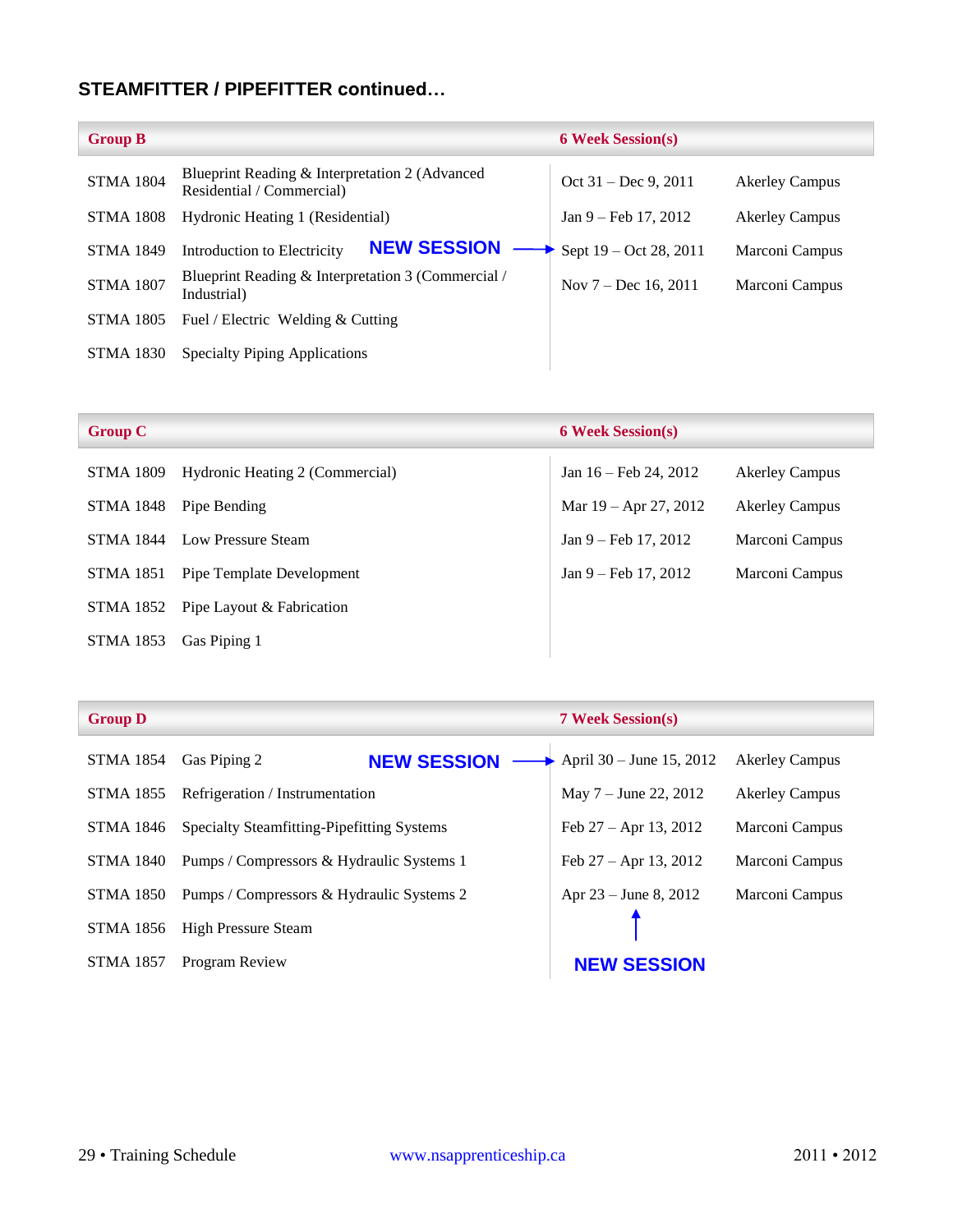## <span id="page-30-0"></span>**TRUCK AND TRANSPORT MECHANIC**

**Level 1 7 Week Session(s)**

For information about Level 1 training, see the entry for **[Heavy Duty Equip Tech / Truck &](#page-15-1) Transport Mechanic**.

**Level 2 7 Week Session(s)**

For information about Level 2 training, see the entry for **[Heavy Duty Equip Tech / Truck &](#page-15-2) Transport Mechanic**.

<span id="page-30-2"></span>

| <b>Group C</b>   |                                          | <b>7 Week Session(s)</b>       |                       |
|------------------|------------------------------------------|--------------------------------|-----------------------|
| TTMA 1801        | Frame & Suspension Systems               | Sept 12 – Oct 28, 2011         | <b>Akerley Campus</b> |
| TTMA 1802        | Wheels, Steering $&$ Alignment           | Jan $23 - \text{Mar } 9, 2012$ | <b>Akerley Campus</b> |
| TTMA 1803        | <b>Gasoline Fuel Injection Systems</b>   |                                |                       |
| <b>TTMA 1804</b> | <b>Automatic Transmissions</b>           |                                |                       |
| TTMA 1805        | Electrical Accessories and Engine Brakes |                                |                       |
|                  | TTMA 1806 Dual Air and ABS Brake Systems |                                |                       |
| <b>IMPA 1814</b> | Air Conditioning Systems                 |                                |                       |

<span id="page-30-3"></span>

| <b>Group D</b>   |                                                            | <b>5 Week Session(s)</b> |                       |
|------------------|------------------------------------------------------------|--------------------------|-----------------------|
|                  | TTMA 1815 Preventative Maintenance and Inspection          | Nov $7 - Dec 9, 2011$    | <b>Akerley Campus</b> |
|                  | TTMA 1816 Fuel Systems 2                                   | Apr $2 - May 4, 2012$    | <b>Akerley Campus</b> |
|                  | <b>TTMA 1817</b> Electronic Control and Monitoring Systems | May $14 -$ June 15, 2012 | <b>Akerley Campus</b> |
| <b>TTMA 1818</b> | Engine Diagnosis                                           |                          |                       |
| <b>TTMA 1819</b> | Program Review                                             | <b>NEW SESSION</b>       |                       |

#### <span id="page-30-1"></span>**WELDER**

| <b>New Level 1</b> | <b>8 Week Session(s)</b> |
|--------------------|--------------------------|
|                    |                          |

For information about Level 1 training, see the entry for **[Metal Fabricator \(Fitter\) / Welder](#page-19-3)**.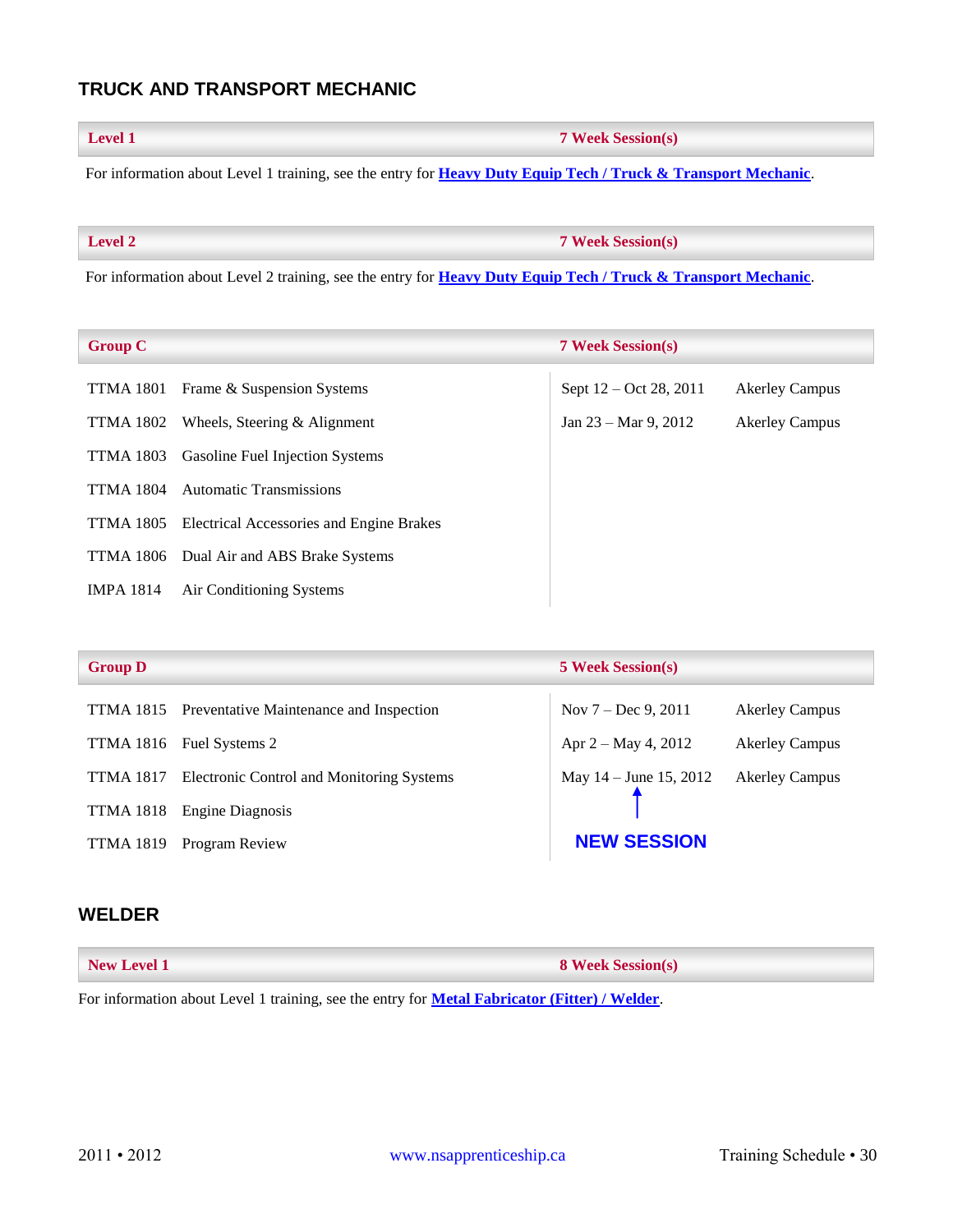### **WELDER continued…**

<span id="page-31-0"></span>

| <b>Old Level 2</b> |                                     | <b>7 Week Session(s)</b>       |                       |
|--------------------|-------------------------------------|--------------------------------|-----------------------|
| <b>WLDA1808</b>    | <b>Blueprint Reading (Advanced)</b> | Jan $23 - \text{Mar } 9, 2012$ | <b>Akerley Campus</b> |
| WLDA1804           | <b>SMAW</b> (Exotic Metals)         |                                |                       |
| WLDA1810           | <b>Quality Control</b>              |                                |                       |
| WLDA1811           | Material Handling & Rigging         |                                |                       |
| WLDA1814           | GMAW (Butt & Fillet Weld)           |                                |                       |
| WLDA1816           | <b>GMAW</b> (Exotic Metals)         |                                |                       |
| WLDA1817           | GTAW (Butt & Fillet Weld)           |                                |                       |

<span id="page-31-1"></span>

|  | Old Level 3 |  |
|--|-------------|--|
|  |             |  |

|                             | <b>7 Week Session(s)</b> |                       |
|-----------------------------|--------------------------|-----------------------|
| $SMAW$ (Pipe & Tubing)      | Apr 2 – May 18, 2012     | <b>Akerley Campus</b> |
| GMAW (Pipe & Tubing)        | Apr $2 - May 18, 2012$   | <b>Akerley Campus</b> |
| $GTAW$ (Pipe $& Tubing$ )   |                          |                       |
| <b>GTAW</b> (Exotic Metals) | <b>NEW SESSION</b>       |                       |
| Special Processes           |                          |                       |
| FCAW (Pipe & Tubing)        |                          |                       |
| Program Review              |                          |                       |
|                             |                          |                       |

#### **Old Level 3 (part-time, evenings/weekends) Multiple Week Session(s)**

- WLDA1815 GMAW (Pipe & Tubing)
- WLDA1818 GTAW (Pipe & Tubing)
- WLDA1819 GTAW (Exotic Metals)
- WLDA1820 Special Processes
- WLDA1823 FCAW (Pipe & Tubing)
- WLDA1824 Program Review

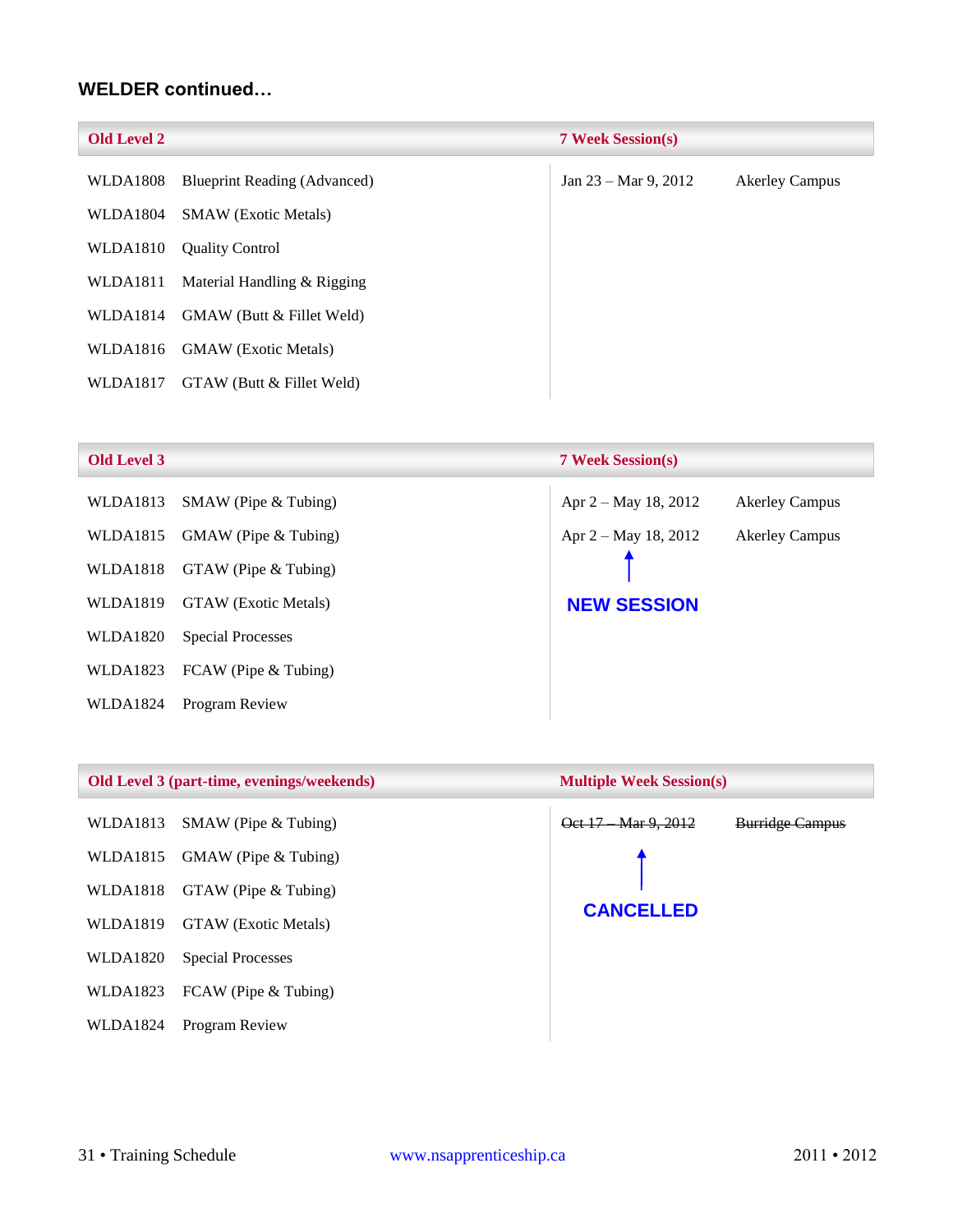### <span id="page-32-0"></span>**General Information - Examinations**

To be eligible to write a certification examination, you must complete all the practical and technical training components of your apprenticeship program, and this completion must be verified by a Training Officer. Once your eligibility has been confirmed, you will be asked to submit an exam application form indicating a 'preferred' exam date and location. The form is available on our website: [www.nsapprenticeship.ca/forms\\_and\\_publications/Exam\\_App.pdf](http://www.nsapprenticeship.ca/forms_and_publications/Exam_App.pdf)

Please consult the examination schedule in this booklet for exam dates.

Your application, along with the applicable fee, must be received at the Halifax Office of the division **prior to the "apply before" date indicated for the requested exam session**. Applications received after the application deadline will be processed for the next available examination sitting.

A confirmation letter will be sent to you 10 days prior to the examination date. Do **not** attend an examination sitting without this written confirmation.

#### **Exam Checklist**

- Arrive at least 15 minutes prior to the start of the examination
- Bring confirmation letter, photo ID (e.g. driver's license, passport, apprenticeship ID card), ordinary calculator (non-programmable and non-trade specific), a watch so that you can pace yourself
- Do **not** bring a cell phone to the exam sitting

The division provides everything else you need for your exam, including pencils, scrap paper and code books (if applicable).

#### **What happens if you cannot write the exam on the scheduled exam date?**

If you are unable to write the exam on your scheduled exam date, you must notify the division as soon as possible. Contact your Training Officer or telephone the Halifax Office at (902) 424-5651 or toll free at 1-800-494-5651. An exam may be rescheduled only once without penalty. Failure to provide at least 24 hours notice is considered a no-show and your exam fee will be forfeited.

#### **When will you find out if you passed?**

Examination scoring will start on the Wednesday after the regularly scheduled examination sitting. The examination results (marks or information indicating if you were successful) will not be released over the telephone. They will be mailed to you within 10 business days.

#### <span id="page-32-1"></span>**Examination Locations**

Click [here](#page-6-1) or see page 6.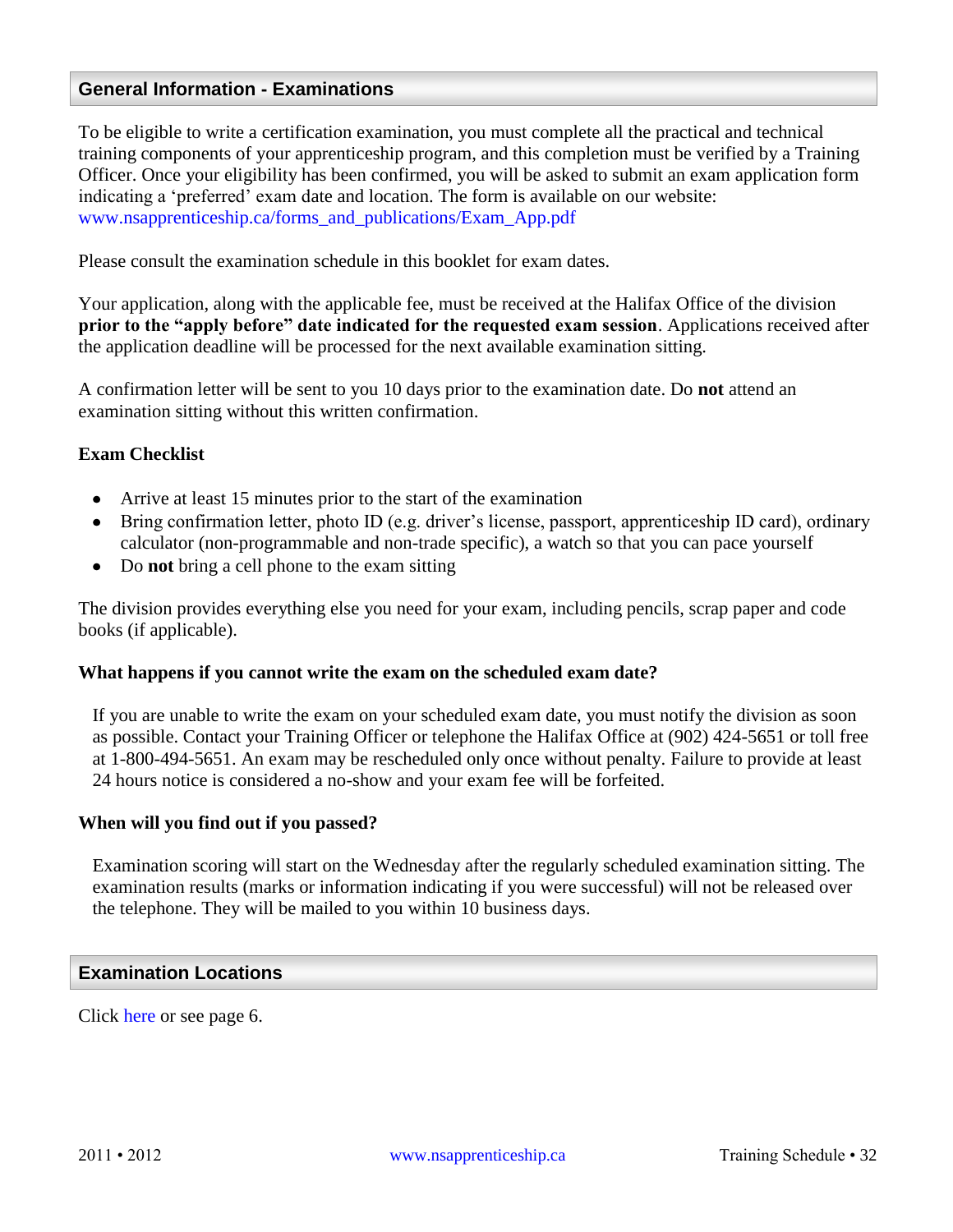## <span id="page-33-0"></span>**Examination Schedule**

| <b>Exam Dates</b><br>(9:30 am on Saturdays) | <b>Apply Before</b> | <b>Location</b><br>(Yellow: Formerly IT Campus) | <b>Exam Sitting #</b> |
|---------------------------------------------|---------------------|-------------------------------------------------|-----------------------|
| October 22, 2011                            | September 23, 2011  | <b>Now Akerley Campus</b>                       | 83622                 |
|                                             |                     | Marconi Campus                                  | 83623                 |
| November 19, 2011                           | October 21, 2011    | <b>Now Akerley Campus</b>                       | 83624                 |
|                                             |                     | Marconi Campus                                  | 83625                 |
| December 17, 2011                           | November 18, 2011   | <b>Now Akerley Campus</b>                       | 83626                 |
|                                             |                     | Marconi Campus                                  | 83627                 |
|                                             |                     | <b>Burridge Campus</b>                          | 83628                 |
| February 4, 2012                            | January 6, 2012     | <b>Now Akerley Campus</b>                       | 83629                 |
|                                             |                     | Marconi Campus                                  | 83630                 |
| March 3, 2012                               | February 3, 2012    | <b>Now Akerley Campus</b>                       | 83631                 |
|                                             |                     | Marconi Campus                                  | 83632                 |
| April 7, 2012                               | March 9, 2012       | <b>Now Akerley Campus</b>                       | 83633                 |
|                                             |                     | Marconi Campus                                  | 83634                 |
| April 14, 2012                              | March 16, 2012      | Marconi Campus                                  | 83635                 |
| April 28, 2012                              | March 30, 2012      | <b>Now Akerley Campus</b>                       | 83636                 |
|                                             |                     | Marconi Campus                                  | 83637                 |
|                                             |                     | <b>Kingstec Campus</b>                          | 83638                 |
| May 26, 2012                                | April 27, 2012      | <b>Now Akerley Campus</b>                       | 83639                 |
|                                             |                     | Marconi Campus                                  | 83640                 |
| June 23, 2012                               | May 25, 2012        | <b>Now Akerley Campus</b>                       | 83641                 |
|                                             |                     | Marconi Campus                                  | 83642                 |
| July 7, 2012                                | June 8, 2012        | <b>Now Akerley Campus</b>                       | 83643                 |
| July 28, 2012                               | June 29, 2012       | Marconi Campus                                  | 83644                 |